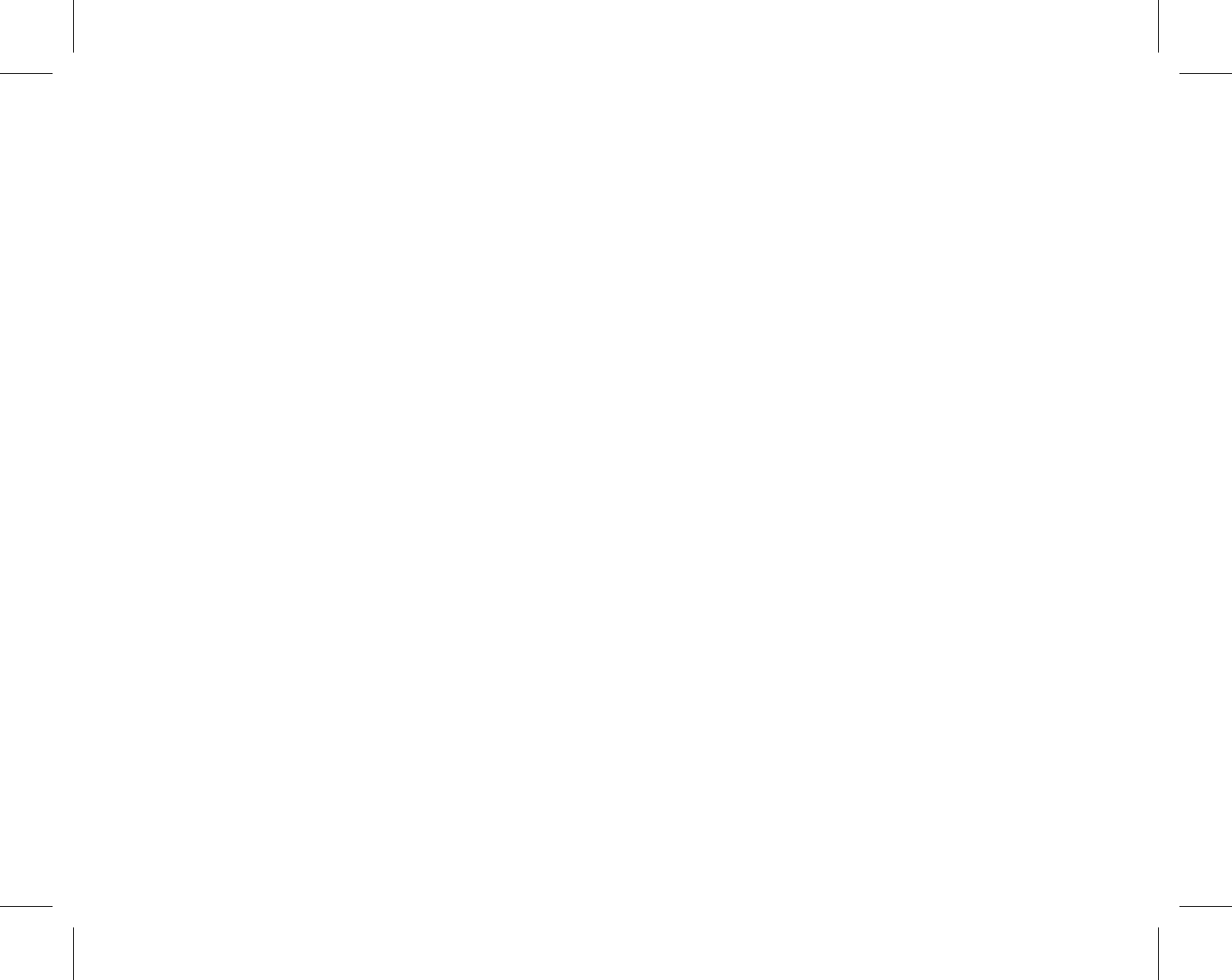EN

# **CYTOPIAST** Regenerative Barrier Membranes

#### INSTRUCTIONS FOR USE **INTRODUCTION**

The user of Osteogenics Biomedical products has the duty to determine whether or not any product is suitable for the particular patient and circumstances. Osteogenics Biomedical disclaims any liability, express or implied, and shall have no responsibility for any direct, indirect, punitive or other damages, arising out of or in connection with any errors in professional judgment or practice in the use or installation of Osteogenics products. **IMPORTANT:** Read this entire package insert prior to use and follow all instructions carefully. Improper handling, preparation, surgical technique or postoperative care may adversely affect the safety and/or performance of the membrane.

#### **DESCRIPTION**

Cytoplast™ Non-Resorbable Barrier Membranes are composed of proprietary 100% polytetrafluoroethylene sheet. PTFE is a biologically inert and tissue compatible material. Cytoplast™ Non-Resorbable Barrier Membranes are a high-density sheet with a surface structure and porosity, suitable to prevent integration and passage of bacteria within the interstices of the material, and simultaneously facilitate adhesion of host cells to the material.

Cytoplast™ Non-Resorbable Barrier Membranes are designed to reduce the migration and establishment of gingival soft tissue derived cells into bony defects, thus providing a more favorable environment for neovascularization and bone derived cells to repopulate and repair the defect. Since space-making is critical to this procedure, the membrane is sufficiently stiff to prevent spontaneous collapse but supple enough to conform easily to tissue contours and reduce perforations of overlying soft tissue.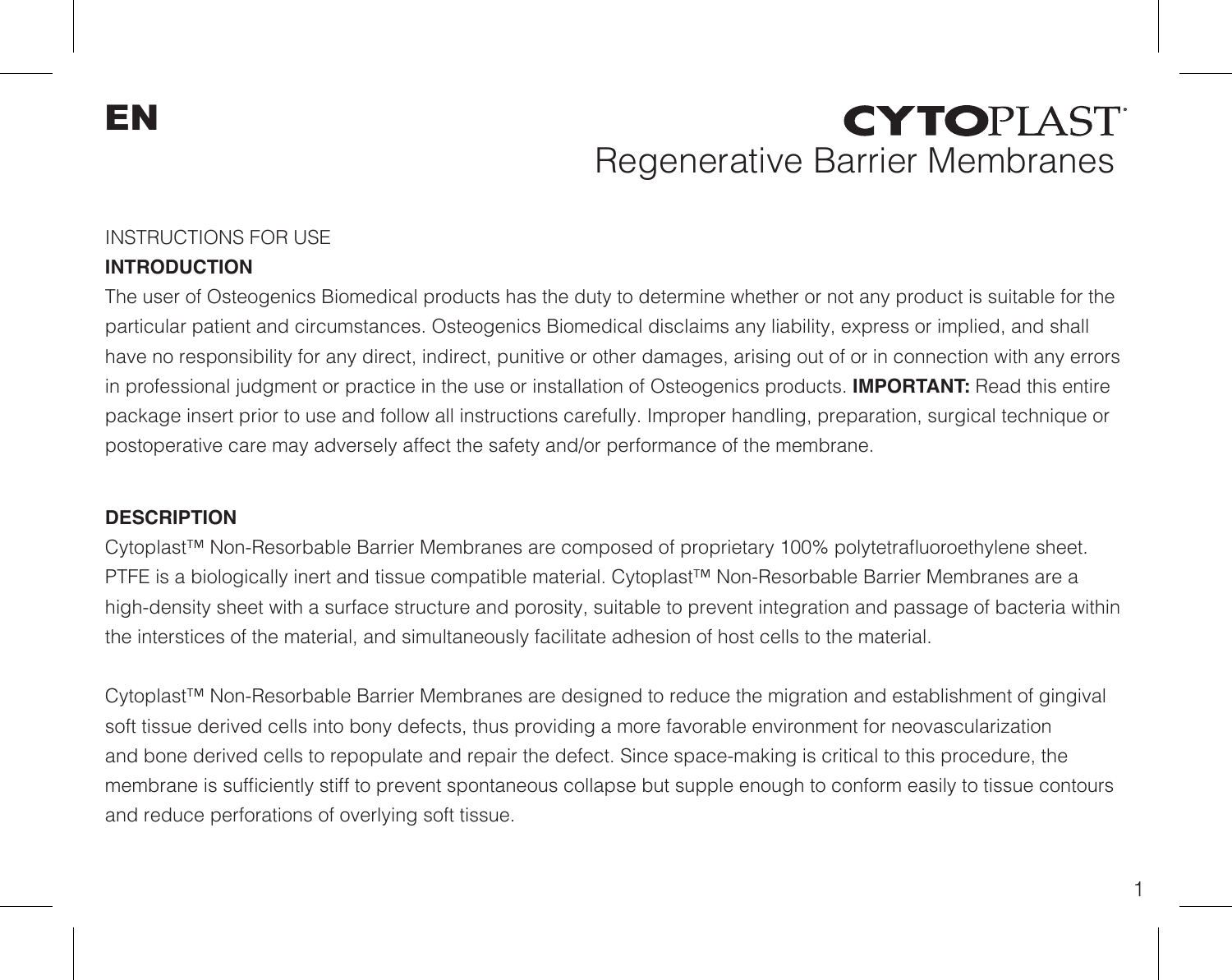#### **INDICATIONS**

Cytoplast™ Non-Resorbable Barrier Membranes are a temporarily implantable material (non-resorbable) for use as a space-making barrier in the treatment of periodontal defects.

## **CONTRAINDICATIONS**

Cytoplast™ Non-Resorbable Barrier Membranes are not designed for use under load bearing conditions.

### **WARNINGS**

Barrier membranes should be used only with stable endosseous implants, and the long term safety and effectiveness of maintaining endosseous implants in regenerated osseous tissue on alveolar ridges has not been determined.

## **CAUTIONS**

- U.S.A. Federal Law restricts the sale, distribution or use of this device to, by or on the order of a licensed practitioner.
- Do not use if package has been opened or damaged prior to use.
- Do not reuse or re-sterilize Cytoplast™ Non-Resorbable Barrier Membranes. Safety and effectiveness following reuse or re-sterilization of the Cytoplast™ Non-Resorbable Barrier Membranes has not been established.
- Cytoplast™ Non-Resorbable Barrier Membranes should not be used in the presence of active infection.

## **ADVERSE REACTIONS**

None reported.

## **MEMBRANE INSERTION**

Carefully open the outer tray of the double blister and aseptically remove the sterile inner tray containing the Cytoplast™ Non-Resorbable Barrier Membrane in the sterile field. The sterile barrier membrane can then be removed from the sterile inner tray for usage during the surgical procedure. Handle the membrane only with sterile surgical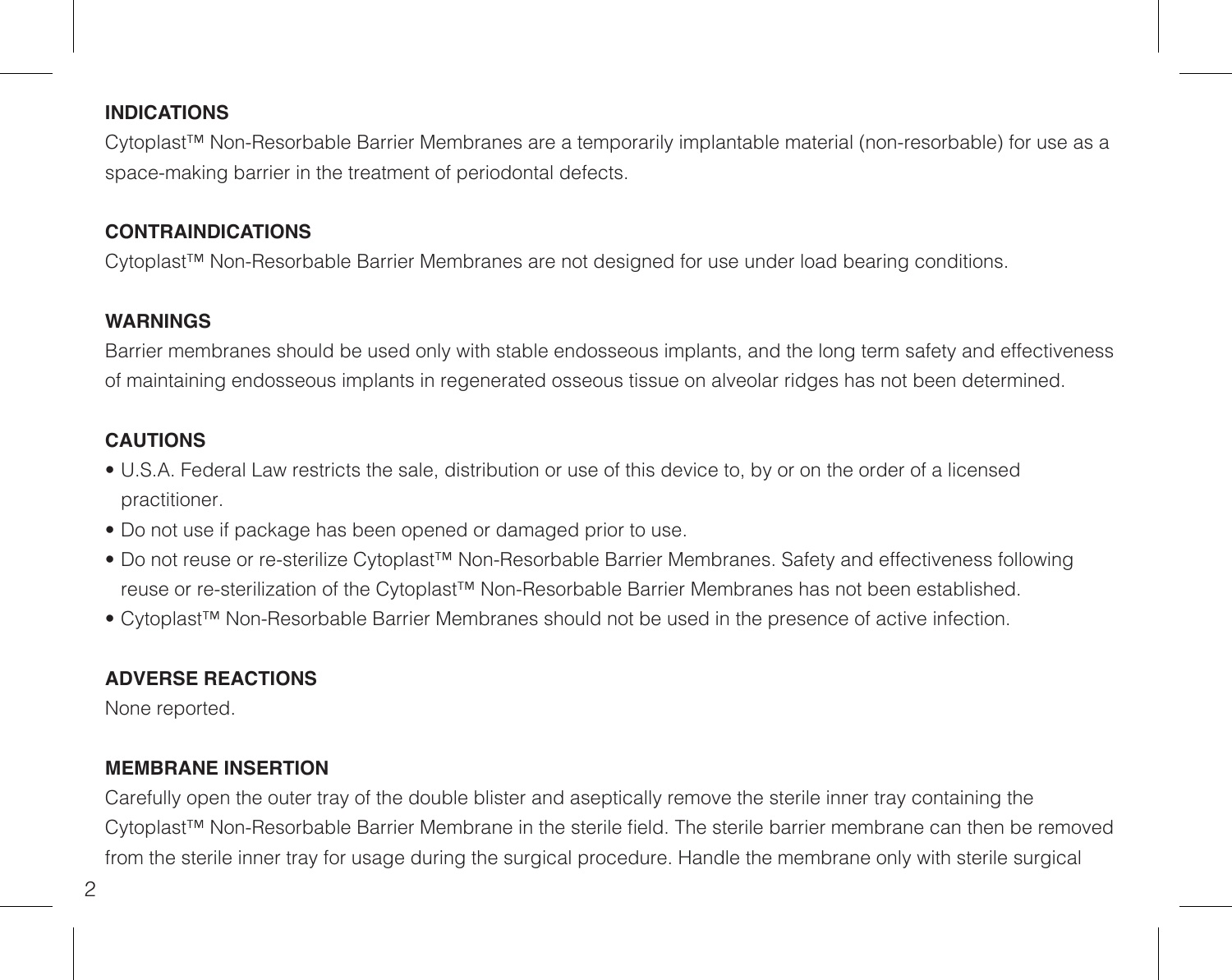gloves, which have been washed in sterile water to remove the talc, or with sterile atraumatic forceps. The membrane may be cut to the desired configuration. After trimming, there should be no sharp corners or rough edges. Note: For best results when using textured material, place dimples side up towards gingival tissue. To enhance space-making capability, the material may be stretched over the fingertips or a sterile instrument handle to create a dome shape, if desired. The membrane should be trimmed to extend 3-4 mm beyond the defect margins to provide adequate protection of the bone defect and enhance membrane stability.

The membrane should be trimmed to remain at least 1 mm from adjacent, uninvolved teeth. If additional stability is desired, the membrane may be stabilized with sutures, surgical tacks or screws.

### **MEMBRANE REMOVAL**

The membrane is not intended to remain in place as a permanent implant and should therefore be removed following the bone regeneration procedure. Membrane may be removed after 21-28 days. When removal is desired, the membrane may be easily removed, if exposed, by grasping with forceps and gently removing it from the tissue. Anesthesia may be provided to enhance patient comfort, but is usually not necessary. If primary closure is obtained at placement, surgical exposure will be required for removal.

Following membrane removal, the regenerated tissue will re-epithelialize within 14 to 21 days to complete the initial healing process. However, final bone maturation will not occur for 6 to 12 months. This time frame should be considered in treatment planning cases involving heavy prosthetic loading of regenerated bone.

### **AVAILABILITY**

Cytoplast™ Non-Resorbable Barrier Membranes are provided sterile in a variety of shapes and sizes, and have been shown to be pyrogen-free.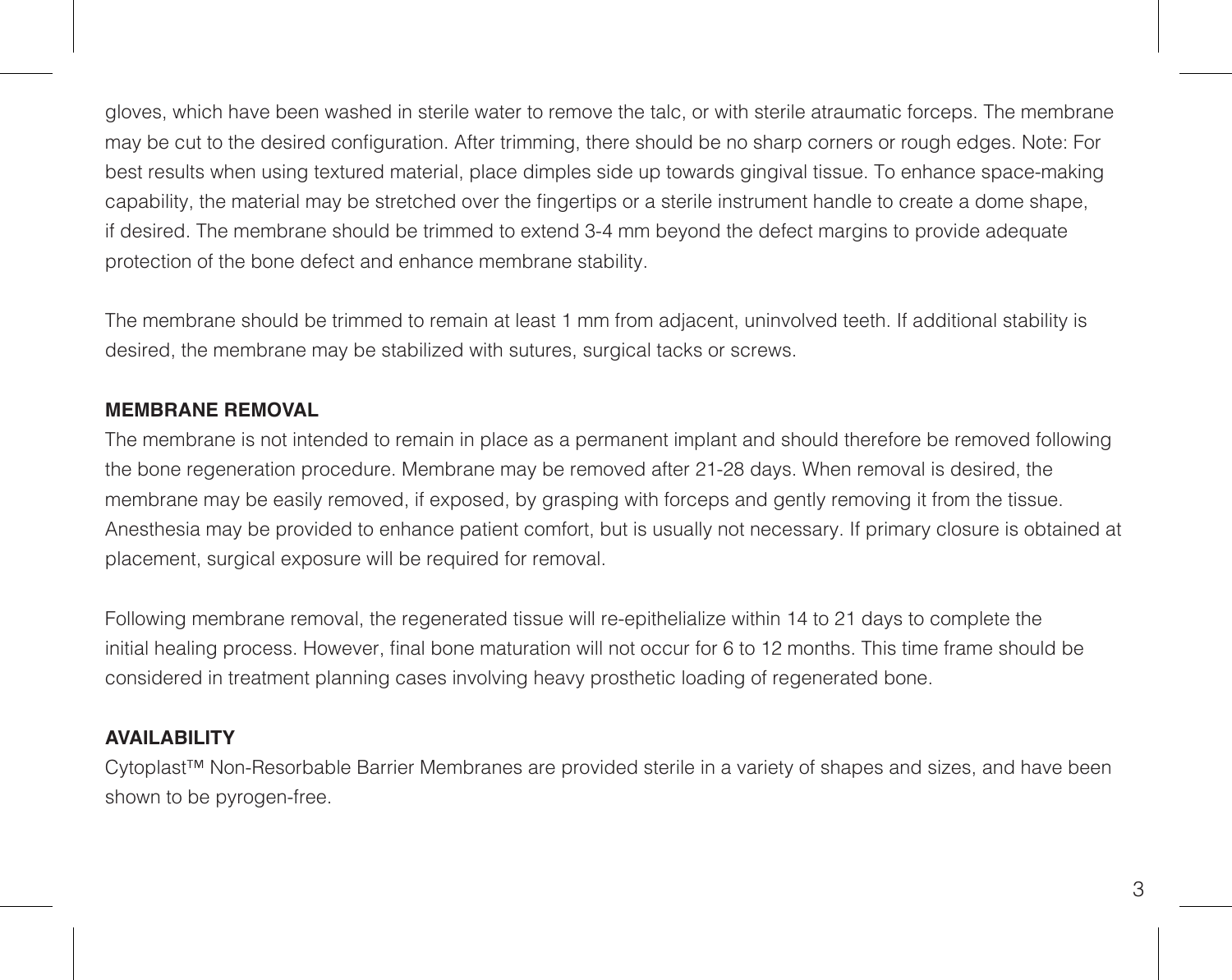## **LABELING SYMBOLS**

Symbols may be used on package labeling for easy identification.

|                   | Manufacturer                                        |
|-------------------|-----------------------------------------------------|
|                   | Use By                                              |
|                   | Do Not Reuse                                        |
|                   | Caution                                             |
|                   | Do Not Use if Package is Damaged                    |
| <b>STERILE EO</b> | Sterilized Using Ethylene Oxide                     |
| 15°C<br>59°F.     | Temperature Limit 15 - 30°C (59 - 86°F)             |
|                   | Do Not Resterilize                                  |
| <b>ILOT</b>       | Lot Number                                          |
| <b>REF</b>        | Catalog Number                                      |
| EC.<br><b>REP</b> | Authorized Representative in the European Community |
|                   | Consult instructions for use                        |

Osteogenics Biomedical, Inc. 4620 71st Street, Bldg 78-79 Lubbock, TX 79424 USA www.osteogenics.com M

 $EC$  REP

Emergo Europe Prinsessegracht 20 2514 AP The Hague The Netherlands

C2797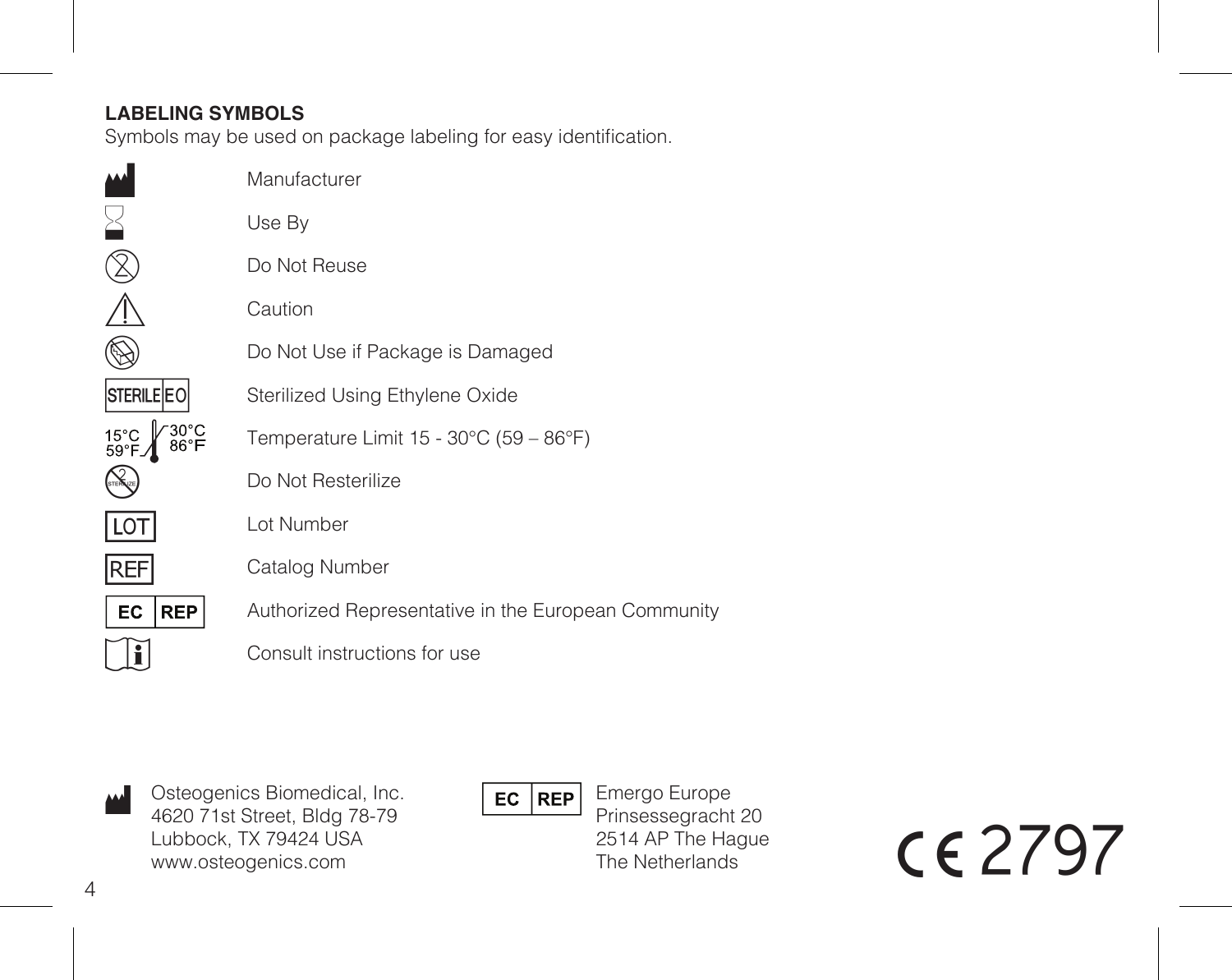# DE

# **CYTOPIAST** Regenerative Barrieremembranen

#### **ANWENDUNGSHINWEISE EINFÜHRUNG**

Der Benutzer von Produkten von Osteogenics Biomedical ist dafür verantwortlich, zu bestimmen, ob ein Produkt für einen bestimmten Patienten oder Umstand geeignet ist oder nicht. Osteogenics Biomedical lehnt jegliche ausdrückliche oder stillschweigende Haftbarkeit ab und übernimmt keine Verantwortung für direkte, indirekte, pönalisierende oder andere Schäden, die aus oder im Zusammenhang mit Fehlern im professionellen Urteilsvermögen oder Praktiken zum Gebrauch oder zur Installation von Produkten von Osteogenics entstehen. **WICHTIG:** Lesen Sie vor dem Gebrauch die gesamte Packungsbeilage durch und befolgen Sie sorgsam alle Anleitungen. Unsachgemäße Handhabung, Vorbereitung, Operationstechnik oder postoperative Versorgung können die Sicherheit und/oder Leistung der Membran beeinträchtigen.

### **BESCHREIBUNG**

Cytoplast™ nicht resorbierbare Barrieremembranen bestehen aus proprietären 100 % Polytetrafluorethylen. PTFE ist ein biologisch inertes und gewebekompatibles Material. Cytoplast™ nicht resorbierbare Barrieremembranen sind hochverdichtete Membranen mit einer Oberflächenstruktur und Porosität, die zur Verhinderung der Integration und Passage von Bakterien durch die Poren im Material geeignet sind und gleichzeitig die Adhäsion von Wirtszellen am Material erleichtern.

Cytoplast™ nicht resorbierbare Barrieremembranen sind dafür vorgesehen, die Migration von Bindegewelbszellen des Zahnfleischs in Knochendefekten zu reduzieren und dadurch eine günstigere Umgebung für eine Neovaskularisierung und die Neubesiedlung und Reparatur des Defekts durch knochenabgeleitete Zellen zu liefern. Da bei diesem Verfahren Platzschaffung ein kritischer Faktor ist, ist die Membran ausreichend steif, um einen spontanen Kollaps zu verhindern, jedoch nachgiebig genug, um sich problemlos an die Gewebekonturen anzupassen und Perforationen des darüber liegenden Gewebes zu reduzieren.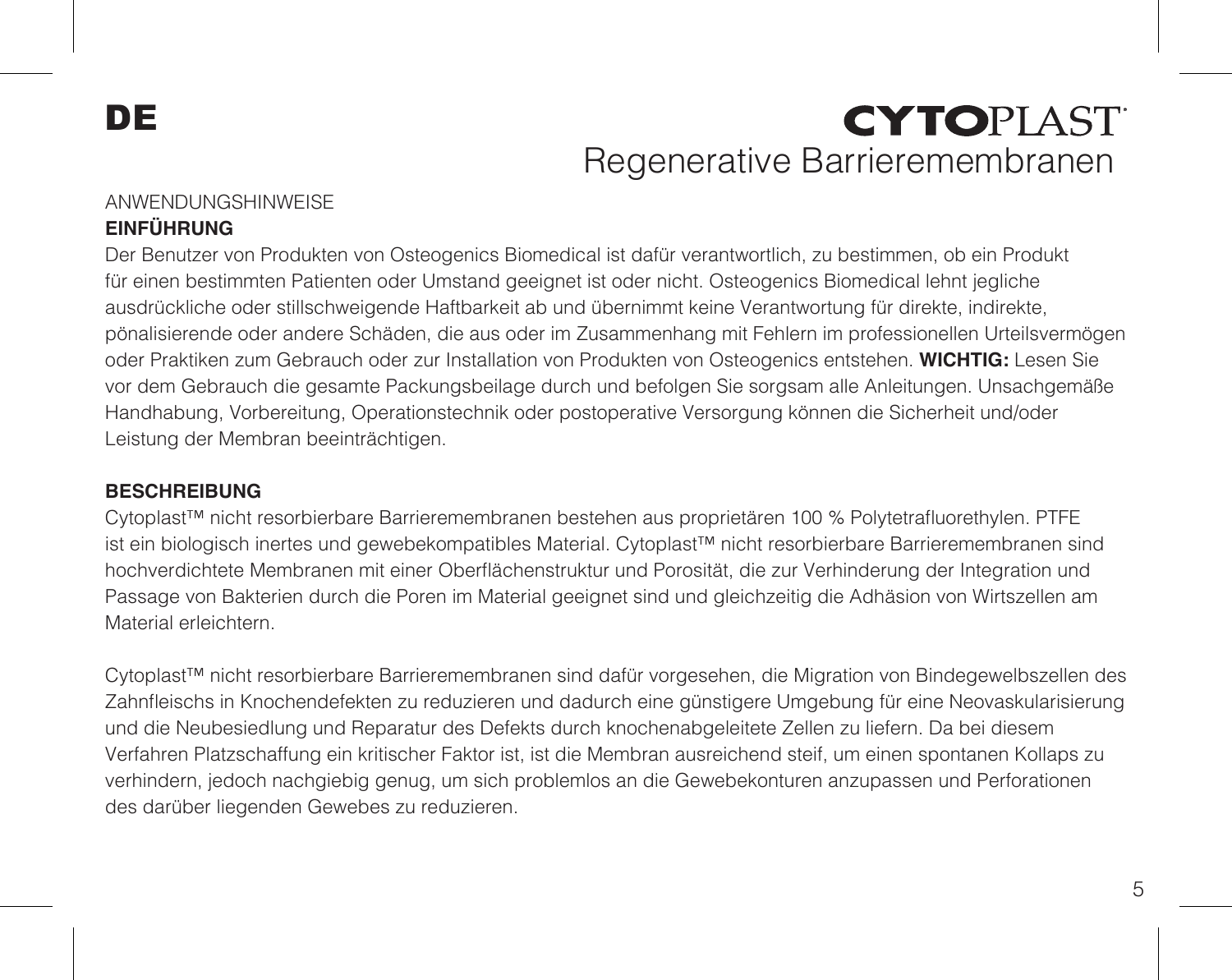#### **INDIKATIONEN**

Cytoplast™ nicht resorbierbare Barrieremembranen sind ein temporär implantierbares Material (nicht resorbierbar) zur Abdeckung von augmentierten Kieferkämmen und Knochendefekten.

### **KONTRAINDIKATIONEN**

Die Cytoplast™ nicht resorbierbaren Barrieremembranen sind nicht für den Gebrauch unter Belastung vorgesehen.

#### **WARNHINWEISE**

Barrieremembranen sollten nur mit stabilen enossalen Implantaten verwendet werden. Die langfristige Stabilität und Effektivität und Erhalt von enossalen Implantaten in regeneriertem Knochengewebe auf Alveolarkämmen wurde nicht ermittelt.

## **VORSICHTSHINWEISE**

- In den USA darf dieses Produkt nach den gesetzlichen Vorschriften nur durch einen Arzt oder auf ärztliche Verschreibung abgegeben werden.
- Das Produkt nicht verwenden, wenn die Verpackung vor dem Gebrauch geöffnet oder beschädigt wurde.
- Die Cytoplast™ nicht resorbierbaren Barrieremembranen nicht wiederverwenden oder resterilisieren. Die Sicherheit und Wirksamkeit der Cytoplast™ nicht-resorbierbaren Barrieremembranen nach einer Wiederverwendung oder Resterilisation wurden nicht ermittelt.
- Die Cytoplast™ nicht resorbierbaren Barrieremembranen sollten nicht bei einer bestehenden aktiven Infektion verwendet werden.

#### **UNERWUNSCHTE REAKTIONEN**

Keine berishtet.

#### **GEBRAUCH DER MEMBRAN**

Die äußere Verpackung der doppelten Blisterverpackung vorsichtig öffnen und die sterile innere Verpackung mit der Cytoplast™ nicht resorbierbaren Barrieremembran unter Einhaltung aseptischer Bedingungen im sterilen Bereich entnehmen. Anschließend kann die sterile Barrieremembran zur Verwendung während des chirurgischen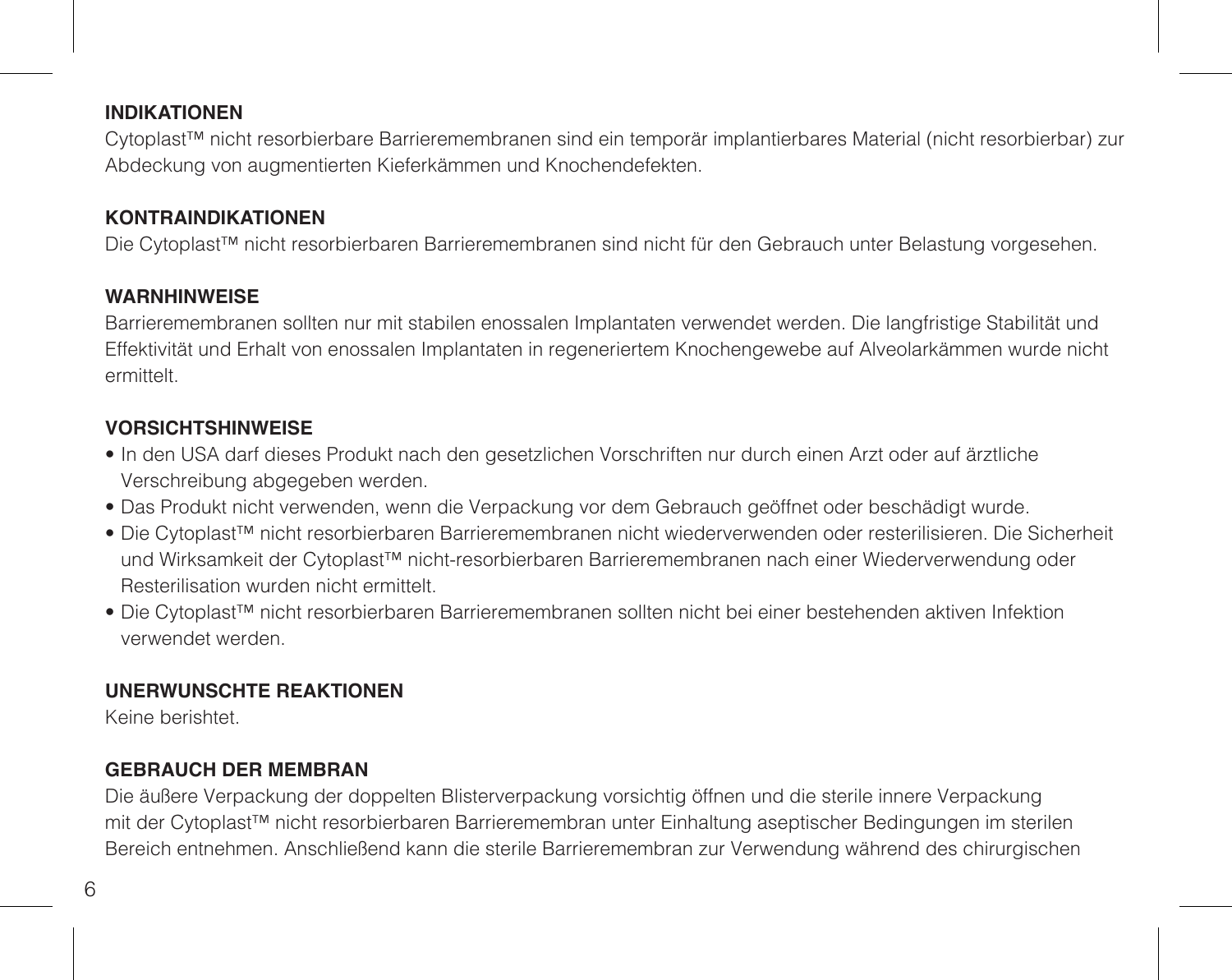Eingriffs aus der sterilen inneren Verpackung entnommen werden. Die Membran nur mit sterilen ungepuderten Operationshandschuhen, oder mit einer sterilen atraumatischen Pinzette handhaben. Die Membran kann auf die gewünschte Konfiguration zugeschnitten werden. Nach dem Zuschneiden sollten keine scharfen Ecken oder rauen Kanten zurückbleiben. Hinweis: Um beim Gebrauch von strukturiertem Material beste Resultate zu erzielen, die strukturierte Seite nach oben in Richtung des Zahnfleischgewebes platzieren. Um die Fähigkeit Raum zu schaffen zu verbessern, kann das Material, falls erwünscht, über die Fingerspitze oder den Griff eines sterilen Instruments gedehnt werden, um eine Kuppelform zu erhalten. Die Membran sollte so zugeschnitten werden, dass sie 3-4 mm über den Rand des Defekts hinaus reicht, um einen ausreichenden Schutz des Knochendefekts zu bieten und die Membranstabilität zu verbessern.

Die Membran sollte so zugeschnitten werden, dass ein Abstand von mindestens 1 mm von benachbarten, nicht involvierten Zähnen besteht. Wird weitere Stabilität gewünscht, kann die Membran mit Nähten, chirurgischen Heftstichen oder Schrauben stabilisiert werden.

#### **ENTFERNUNG DER MEMBRAN**

Die Membran ist nicht als Dauerimplantat gedacht und muss daher nach dem Knochenregenerationsverfahren entfernt werden. Die Membran kann nach 21–28 Tagen wieder entfernt werden. Die freiliegende Membran lässt sich leicht entfernen, indem man sie mit einer Pinzette vorsichtig vom Gewebe abhebt. Der Patientenkomfort kann durch Anästhesie erhöht werden, was im Allgemeinen jedoch nicht erforderlich ist. Wird bei der Platzierung eine Hauptschließung erzielt, ist eine chirurgische Freilegung erforderlich, um die Membran zu entfernen.

Nach dem Entfernen der Membran wird das regenerierte Gewebe innerhalb von 14 bis 21 Tagen re-epithelialisiert, um den beginnenden Heilungsprozess abzuschließen. Die Knochenreife ist jedoch erst nach 6 bis 12 Monaten endgültig abgeschlossen. Dieser Zeitraum sollte bei der Behandlungsplanung von Fällen berücksichtigt werden, bei denen eine starke prothetische Belastung des regenerierten Knochens vorgesehen ist.

### **LIEFERFORMEN**

Cytoplast™ nicht resorbierbare Barrieremembranen werden steril in einer Vielzahl von Formen und Größen geliefert.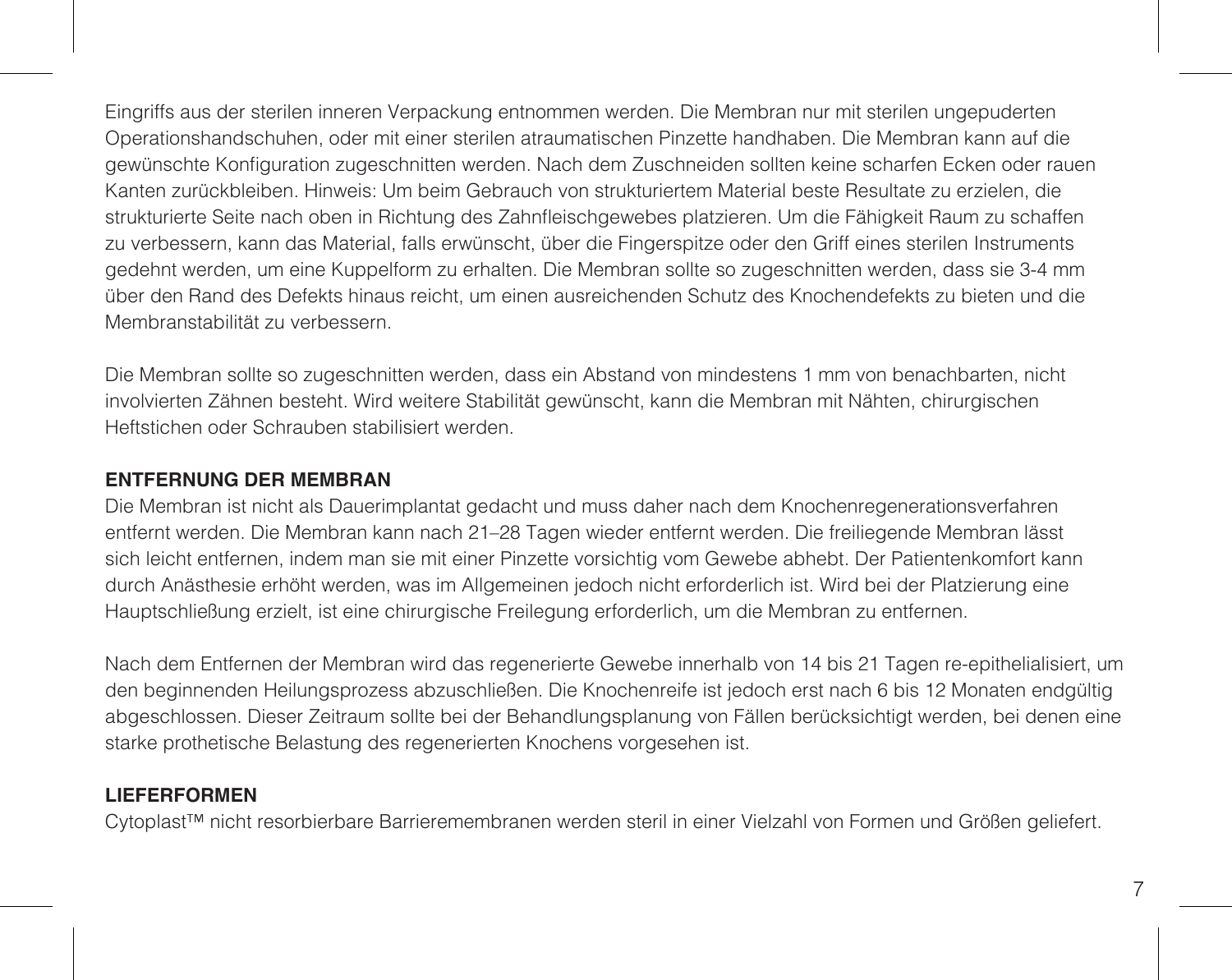## **BEI DER KENNZEICHNUNG VERWENDETE SYMBOLE**

Zur leichteren Identifikation werden bei der Verpackungskennzeichnung Symbole verwendet.

|                                 | Hersteller                                                  |
|---------------------------------|-------------------------------------------------------------|
|                                 | Verwendbar bis                                              |
|                                 | Nicht wiederverwenden                                       |
|                                 | Vorsicht                                                    |
|                                 | Bei beschädigter Verpackung nicht verwenden                 |
| <b>STERILE EO</b>               | Mit Ethylenoxid sterilisiert                                |
| $30^{\circ}$ C<br>15°C<br>59°F. | Temperaturgrenzen 15-30 °C (59-86 °F)                       |
|                                 | Nicht resterilisieren                                       |
| LOT                             | Chargennummer                                               |
| REF                             | Bestellnummer                                               |
| <b>REP</b><br>EC                | Bevollmächtigter Vertreter in der Europäischen Gemeinschaft |
|                                 | Gebrauchsanweisung beachten                                 |
|                                 |                                                             |

M Osteogenics Biomedical, Inc. 4620 71st Street, Bldg 78-79 Lubbock, TX 79424 USA www.osteogenics.com

 $EC$  REP

Emergo Europe Prinsessegracht 20 2514 AP The Hague The Netherlands

C2797

M  $\ge$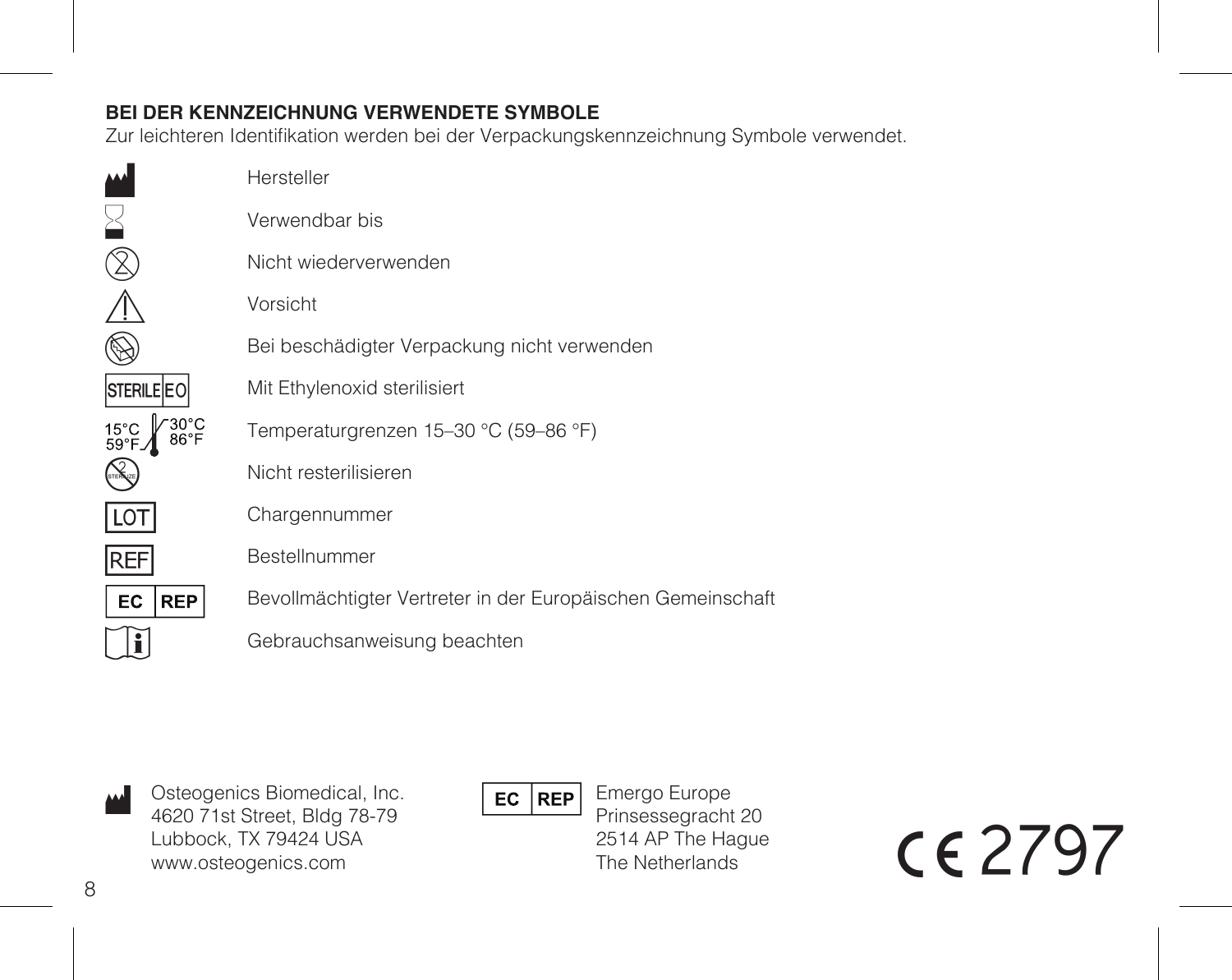# FR

# **CYTOPIAST** Membranes barrières régénératrices

## MODE D'EMPLOI

#### **INTRODUCTION**

Il revient à l'utilisateur de produits Osteogenics Biomedical de déterminer la conformité d'un produit à un patient et à des circonstances spécifiques. Osteogenics Biomedical décline toute responsabilité, explicite ou implicite, et ne sera en aucun cas responsable de tout dommage direct, indirect, secondaire ou autre, découlant de ou en rapport avec toute erreur de jugement ou d'usage professionnel dans le cadre de l'utilisation ou de l'installation des produits Osteogenics. **IMPORTANT :** Veuillez lire l'intégralité de cette notice avant utilisation et en suivre attentivement les instructions. Une mauvaise manipulation, préparation, technique chirurgicale ou des soins post-opératoires non appropriés pourraient compromettre l'innocuité et/ou la performance de la membrane.

#### **DESCRIPTION**

Les membranes barrières non résorbables Cytoplast™ sont composées à 100 % d'une feuille de polytétrafluoroéthylène exclusif. Le PTFE est un matériau biologiquement inerte et compatible avec les tissus. Les membranes barrières non résorbables Cytoplast™ sont composées de feuilles de haute densité dotées d'une structure superficielle et une porosité adaptées pour empêcher l'intégration et le passage de bactéries dans les interstices de matériau tout en facilitant l'adhérence des cellules hôtes au matériau.

Les membranes barrières non résorbables Cytoplast™ sont conçues pour réduire la migration et la formation de cellules dérivées des tissus mous gingivaux dans les pertes de substance osseuse, ce qui offre ainsi un environnement plus favorable pour que la néovascularisation et les cellules dérivées des os se multiplient et réparent la perte de substance. Étant donné que la formation d'espaces est primordiale lors de cette intervention, la membrane est suffisamment rigide pour empêcher un effondrement spontané, mais suffisamment souple pour se conformer facilement aux contours des tissus et pour réduire les perforations des tissus mous sus-jacents.

## **INDICATIONS**

Les membranes barrières non résorbables Cytoplast™ se présentent sous forme d'un matériau temporairement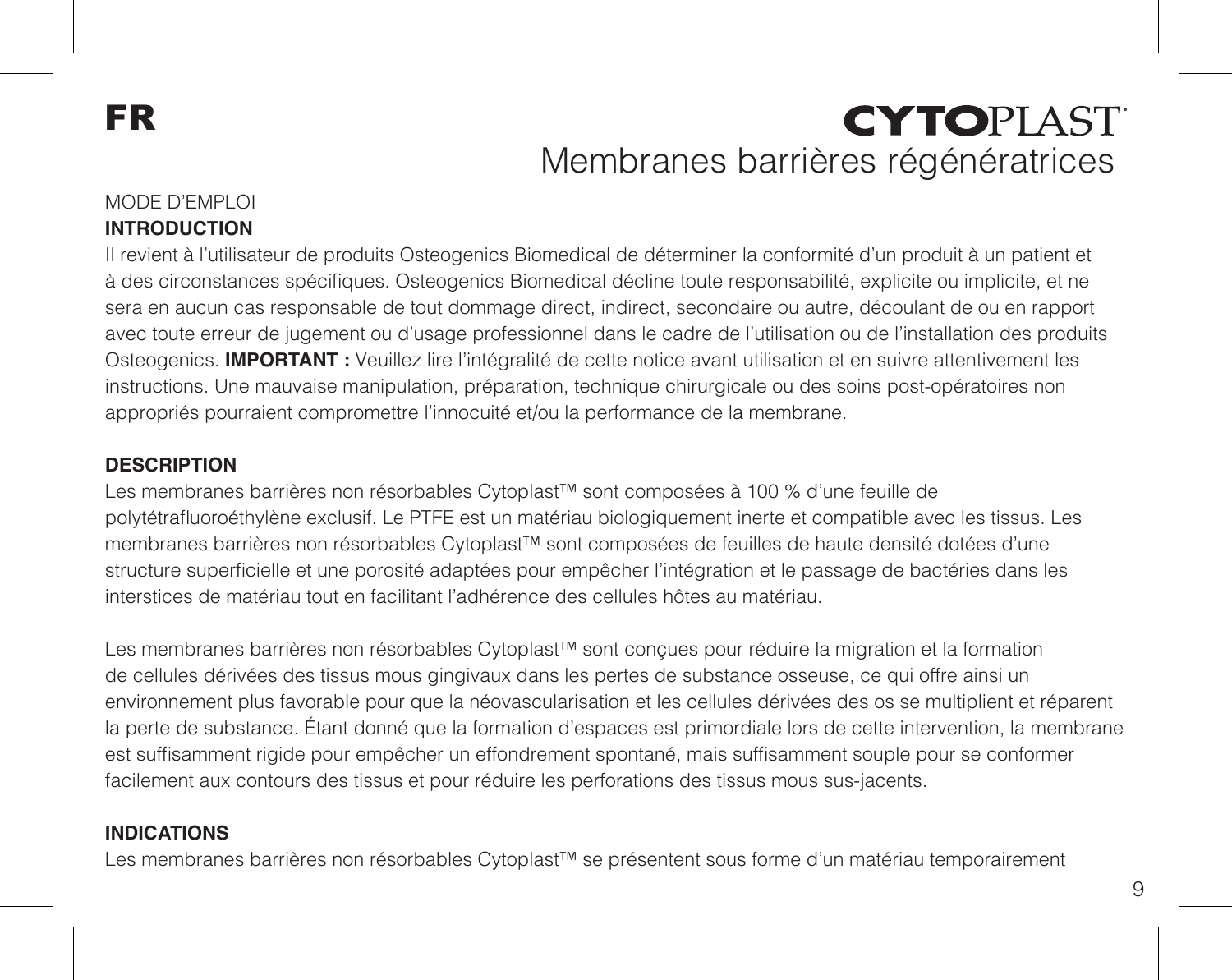implantable (non résorbable) destiné à créer une barrière de formation d'espace dans le traitement des pertes de substances parodontales.

### **CONTRE-INDICATIONS**

Les membranes barrières non résorbables Cytoplast™ ne sont pas conçues pour une utilisation dans un environnement infectieux.

#### **AVERTISSEMENTS**

Les membranes barrières doivent être utilisées uniquement avec des implants endo-osseux stables, et l'innocuité et l'efficacité à long terme du maintien d'implants endo-osseux dans des tissus osseux régénérés sur des crêtes alvéolaires n'ont pas été déterminées.

## **PRÉCAUTIONS**

- En vertu de la législation fédérale des États-Unis, ce dispositif ne peut être vendu, distribué ou utilisé que par un médecin ou sur ordonnance médicale.
- Ne pas utiliser si l'emballage a été ouvert ou endommagé avant l'utilisation.
- Ne pas réutiliser ou restériliser les membranes barrières non résorbables Cytoplast™. L'innocuité et l'efficacité des membranes barrières non résorbables Cytoplast™ réutilisées ou restérilisées n'ont pas été établies.
- Les membranes barrières non résorbables Cytoplast™ ne doivent pas être utilisées en présence d'une infection active.

## **RÉACTIONS INDÉSIRABLES**

Aucune signalée.

## **INSERTION DE LA MEMBRANE**

Avec précaution ouvrir l'enveloppe extérieure de la double pellicule protectrice et à l'aide d'un instrument stérile retirer l'enveloppe intérieure contenant la membrane barrière non résorbable Cytoplast™ dans le champ stérile. La membrane barrière stérile peut être ensuite retirée de l'enveloppe intérieure stérile pour une utilisation dans le cadre d'une intervention chirurgicale. Manipuler la membrane uniquement avec des gants chirurgicaux stériles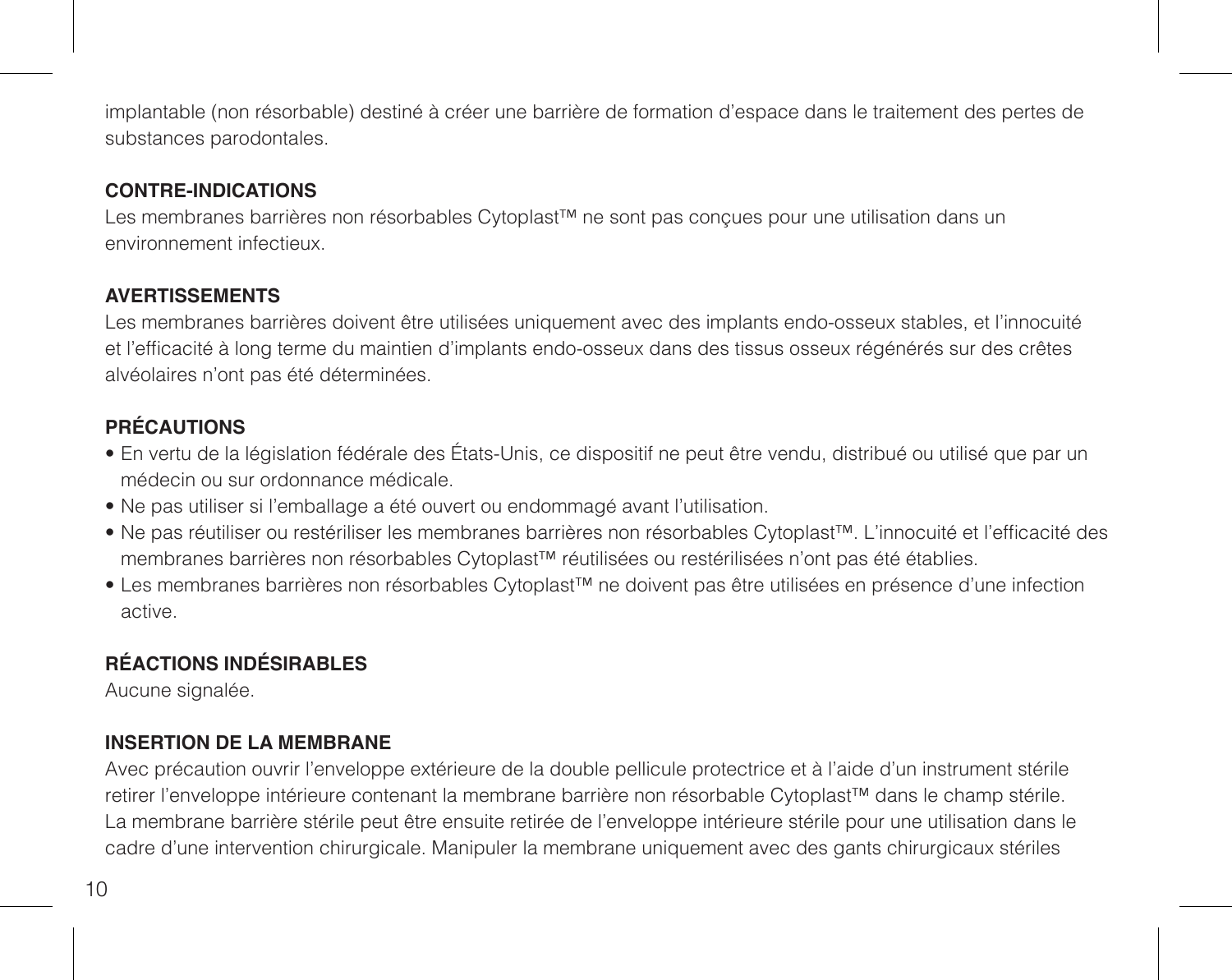préalablement lavés à l'eau stérile afin d'en retirer le talc ou avec des pinces stériles atraumatiques. La membrane peut être découpée selon la configuration souhaitée. Après la découpe, il ne doit y avoir aucun angle pointu ni aucun bord rugueux. Remarque : pour de meilleurs résultats, lors de l'utilisation du matériau texturé, placez la face striée face en haut et vers le tissu gingival. Afin d'améliorer la capacité à former des espaces, le matériau peut être étiré sur le bout des doigts ou sur le manche d'un instrument stérile afin de créer une forme de dôme, si nécessaire. La membrane doit être découpée de manière à s'étendre de 3 à 4 mm au-delà de la partie définie à traiter afin de fournir la protection adéquate à l'os défaillant et d'améliorer la stabilité de la membrane.

La membrane doit être découpée de manière à rester à au moins 1 mm des dents adjacentes saines. Si davantage de stabilité est nécessaire, la membrane peut être stabilisée à l'aide de sutures, d'agrafes chirurgicales ou de vis.

### **RETRAIT DE LA MEMBRANE**

La membrane n'est pas un implant permanent destiné à rester en place. Elle doit donc être retirée à la suite de la régénération osseuse. La membrane peut être retirée au bout de 21 à 28 jours. Lorsqu'un retrait est souhaité, la membrane peut être facilement retirée, si elle est exposée, en la saisissant avec des pinces et en la retirant délicatement des tissus. Une anesthésie peut être prévue pour un meilleur confort du patient, mais cela n'est généralement pas nécessaire. Si la fermeture primaire est obtenue lors de l'insertion, l'exposition chirurgicale sera nécessaire pour le retrait.

Suite au retrait de la membrane, de nouvelles cellules épithéliales vont se former dans les tissus régénérés en 14 à 21 jours jusqu'à terminer le processus de cicatrisation. Cependant, la maturation osseuse finale ne se fera pas avant 6 à 12 mois. Ce délai doit être envisagé dans les cas de plan de traitement impliquant la pose d'une prothèse importante d'os régénéré.

## **DISPONIBILITÉ**

Les membranes barrières non résorbables Cytoplast™ sont fournies stériles et sont disponibles sous diverses formes et tailles. L'absence d'agents pyrogènes a été démontrée.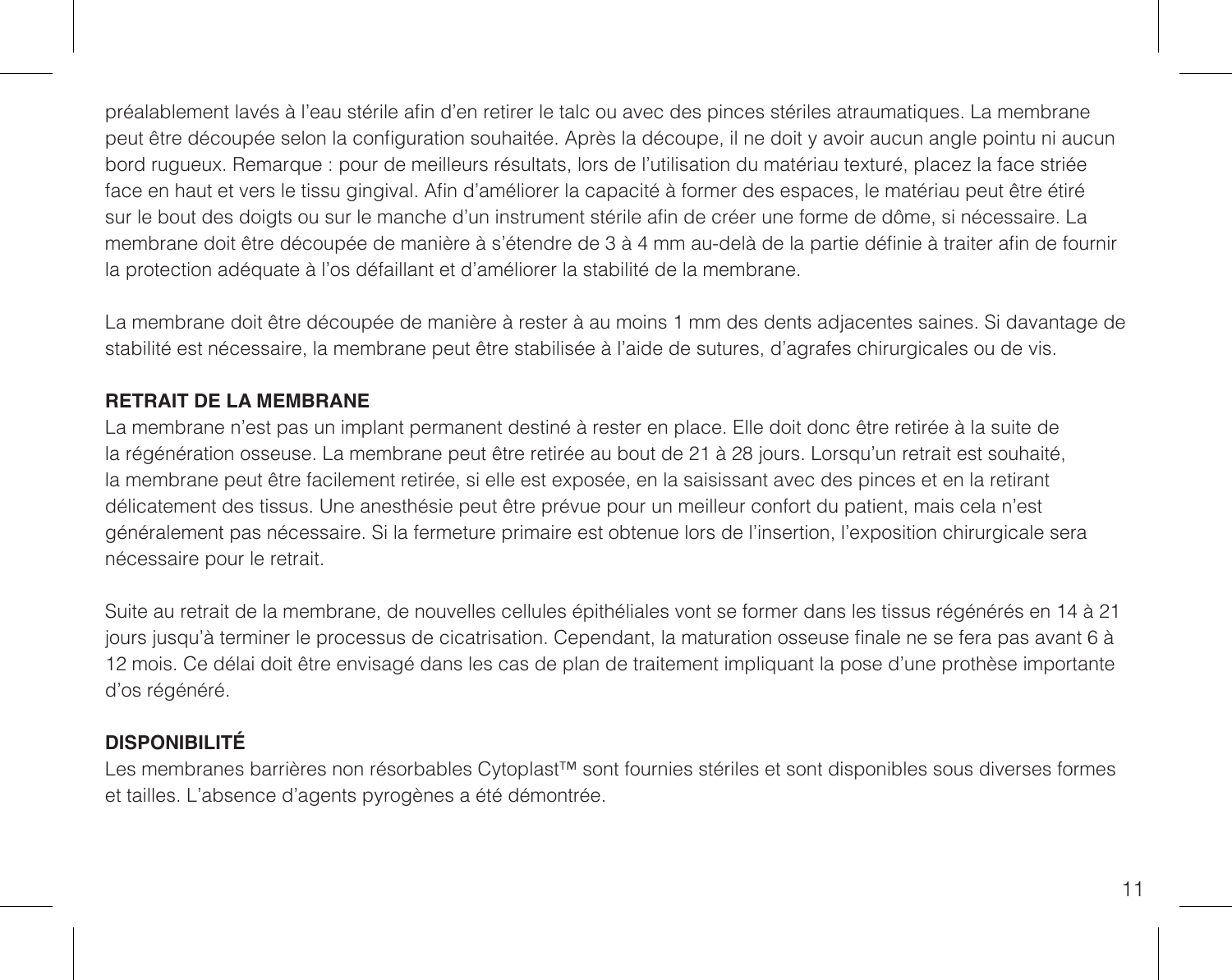## **SYMBOLES D'ÉTIQUETTE**

M  $\ge$ 

Ces symboles peuvent figurer sur les étiquettes d'emballage en vue d'une identification facile.

|                                | Fabricant                                                    |
|--------------------------------|--------------------------------------------------------------|
|                                | Date de péremption                                           |
|                                | Ne pas réutiliser                                            |
|                                | Attention                                                    |
|                                | Ne pas utiliser si l'emballage est endommagé                 |
| <b>STERILE EO</b>              | Stérilisé à l'oxyde d'éthylène                               |
| $30^{\circ}$ C<br>15°C<br>59°F | Limite de température (entre 15 et 30 °C, entre 59 et 86 °F) |
|                                | Ne pas restériliser                                          |
| LO <sub>T</sub>                | Numéro de lot                                                |
| REF                            | Numéro de référence                                          |
| EC<br><b>REP</b>               | Représentant agréé dans la Communauté européenne             |
|                                | Consulter le mode d'emploi                                   |
|                                |                                                              |

M Osteogenics Biomedical, Inc. 4620 71st Street, Bldg 78-79 Lubbock, TX 79424 USA www.osteogenics.com

 $EC$  REP

Emergo Europe Prinsessegracht 20 2514 AP The Hague The Netherlands

C2797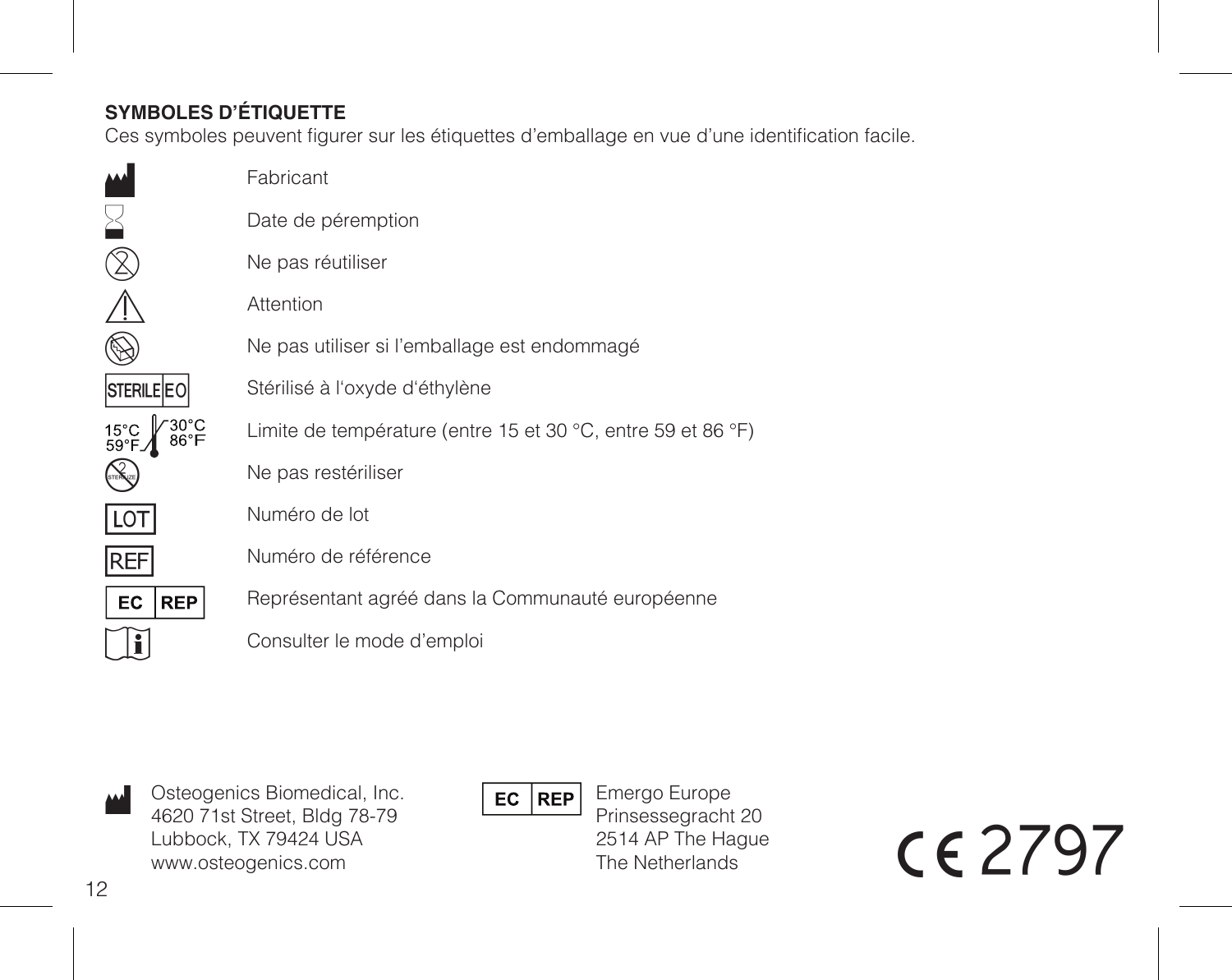## ES

# **CYTOPIAST** Membranas regenerativas de barrera

## INSTRUCCIONES DE USO

## **INTRODUCCIÓN**

El usuario de los productos Osteogenics Biomedical tiene la obligación de determinar si cualquier producto es adecuado o no para el paciente y las circunstancias en concreto. Osteogenics Biomedical declina cualquier responsabilidad legal, expresa o implícita, y no tendrá responsabilidad alguna por ningún daño directo, indirecto, punitivo o de otro tipo que surja o esté relacionado con cualquier error de criterio profesional o de la práctica en el uso o la instalación de los productos Osteogenics. **IMPORTANTE:** Lea este prospecto antes de usar el producto y siga todas las instrucciones atentamente. El manejo, la preparación, una técnica quirúrgica o cuidados postoperatorios inadecuados podrían afectar negativamente a la seguridad y/o el funcionamiento de la membrana.

## **DESCRIPCIÓN**

Las membranas de barrera no reabsorbibles Cytoplast™ están compuestas de láminas patentadas de politetrafluoroetileno al 100%. El PTFE es un material biológicamente inerte y compatible con los tejidos. Las membranas de barrera no reabsorbibles Cytoplast™ son láminas de alta densidad con una estructura superficial y una porosidad que las hacen adecuadas para impedir la integración y el paso de bacterias dentro de los intersticios de dicho material, facilitando al mismo tiempo la adhesión de las células huésped al material.

Las membranas de barrera no reabsorbibles Cytoplast™ han sido diseñadas para reducir la emigración y el establecimiento de células procedentes de los tejidos blandos gingivales en el interior de los defectos óseos, proporcionando de este modo un ambiente favorable para la neovascularización y para que las células procedentes del hueso logren repoblar y reparar tales defectos. Debido a que la creación de espacio es esencial en esta intervención, la membrana resulta lo suficientemente rígida para evitar el colapso espontáneo, pero lo bastante flexible para adaptarse con facilidad a los contornos del tejido y reduce las perforaciones del tejido blando que queda superpuesto.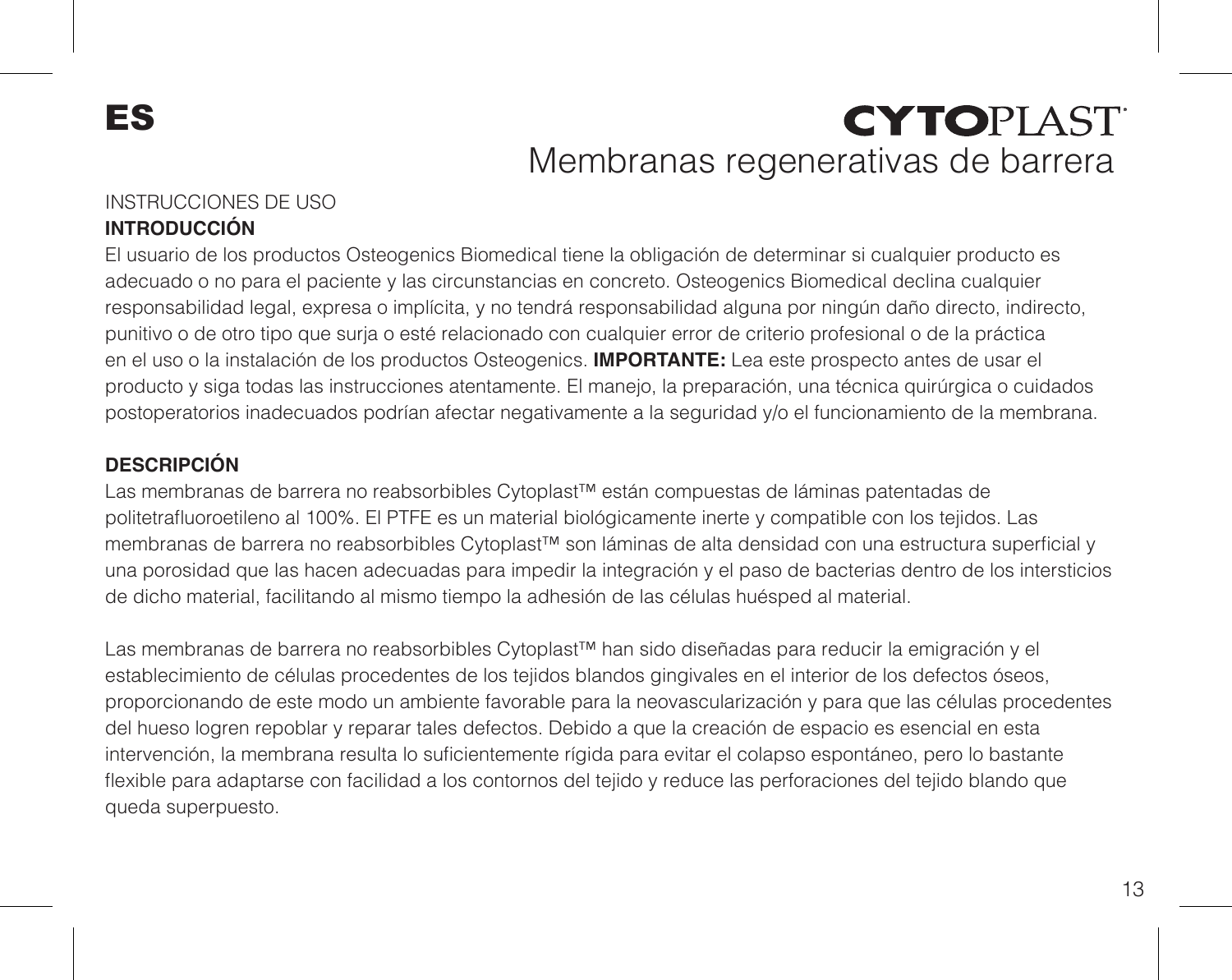#### **INDICACIONES**

Las membranas de barrera no reabsorbibles Cytoplast™ constituyen un material implantable temporalmente (no reabsorbibles) para ser usadas como barrera para crear espacio en el tratamiento de los defectos periodontales.

#### **CONTRAINDICACIONES**

Las membranas de barrera no reabsorbibles Cytoplast™ no se han diseñado para ser usadas bajo condiciones en la que tengan que soportar cargas.

### **ADVERTENCIAS**

Las membranas de barrera deberán usarse exclusivamente con implantes endo-óseos, no habiéndose aún determinado la seguridad y la eficacia a largo plazo del mantenimiento de implantes endo óseos sobre tejido óseo regenerado en las crestas alveolares.

#### **PRECAUCIONES**

- Las leyes federales de EE. UU. restringen la venta, distribución o utilización de este dispositivo a médicos titulados o por prescripción facultativa.
- No lo utilice si el envase está abierto o dañado antes de usarlo.
- No reutilice ni vuelva a esterilizar las membranas de barrera no reabsorbibles Cytoplast™. No se ha establecido la seguridad ni la eficacia de las membranas de barrera no reabsorbibles Cytoplast™ si se vuelven a utilizar o esterilizar.
- Las membranas de barrera no reabsorbibles Cytoplast™ no deberán usarse en presencia de infección activa.

### **REACCIONES ADVERSAS**

No se ha comunicado ninguna.

## **INSERCIÓN DE LA MEMBRANA**

Abra con cuidado la bandeja exterior del blíster doble y retire de forma aséptica la bandeja interior estéril que contiene la membrana de barrera no reabsorbible Cytoplast™ en el campo estéril. Luego se puede retirar la membrana de barrera estéril de la bandeja interior estéril para usarla durante el procedimiento quirúrgico. Manipule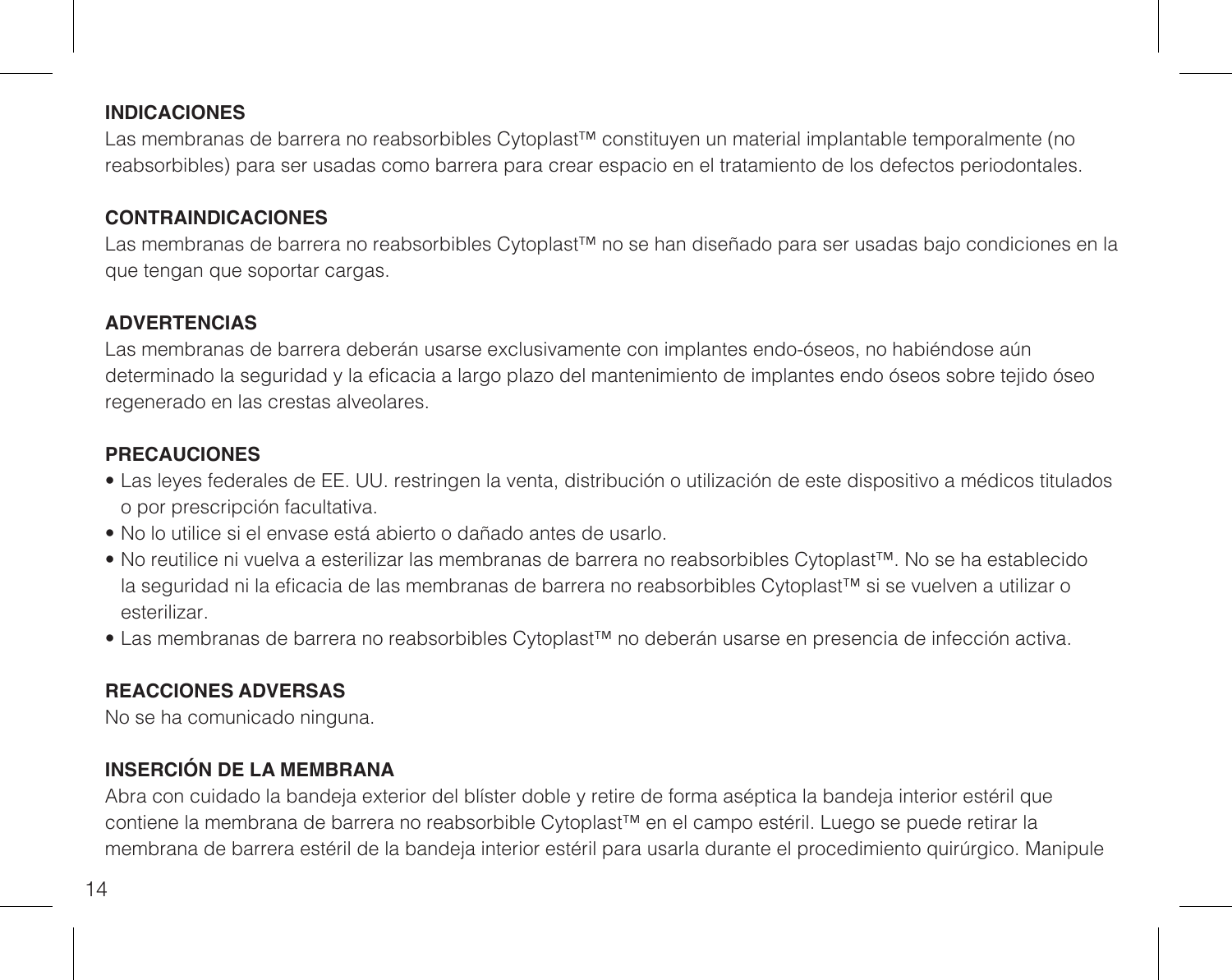la membrana solo con guantes estériles que hayan sido lavados con agua estéril para eliminar el talco, o con pinzas estériles atraumáticas. La membrana puede cortarse según la configuración que se desee. Una vez recortada, no deberá haber esquinas puntiagudas ni bordes rugosos. Nota: Para obtener mejores resultados al usar material texturado, coloque la cara con los hoyuelos orientada hacia arriba contra el tejido gingival. Para aumentar la capacidad de crear espacio, el material deberá extenderse sobre las puntas de los dedos o usando el mango de un instrumento estéril para crear una superficie en forma de cúpula, si lo desea. La membrana deberá recortarse de forma que sobresalga de 3 a 4 mm más allá de los márgenes del defecto para que pueda proteger adecuadamente el defecto óseo y aumente la estabilidad de la membrana.

La membrana deberá recortarse para que quede al menos a 1 mm del diente contiguo que no se encuentre afectado. Si desea conseguir una estabilidad mayor, podrá estabilizar la membrana con suturas, puntos de cirugía o tornillos.

## **EXTRACCIÓN DE LA MEMBRANA**

La membrana no está indicada para dejarse colocada como implante permanente, por lo que será necesario retirarla después del proceso de regeneración ósea. La membrana podrá extraerse un vez que hayan pasado de 21 a 28 días. Cuando se desee proceder a su extracción, la membrana podrá extraerse fácilmente, si se encuentra expuesta, sujetándola con unas pinzas y separándola suavemente del tejido. Puede aplicarse anestesia para evitar molestias al paciente, pero generalmente no es necesario. Si tras la colocación se obtiene un cierre primario, habrá que recurrir a la exposición quirúrgica para proceder a la extracción.

Después de extraer la membrana, el tejido regenerado se volverá a epitelizar en un plazo de 14 a 21 días hasta completar el proceso inicial de cicatrización. Sin embargo, la maduración definitiva del hueso no tendrá lugar hasta pasados de 6 a 12 meses. Dicho intervalo deberá tomarse en consideración al planificar el tratamiento de aquellos casos que supongan una fuerte carga protésica del hueso regenerado.

### **DISPONIBILIDAD**

Las membranas de barrera no reabsorbibles Cytoplast™ se suministran estériles en distintas formas y tamaños.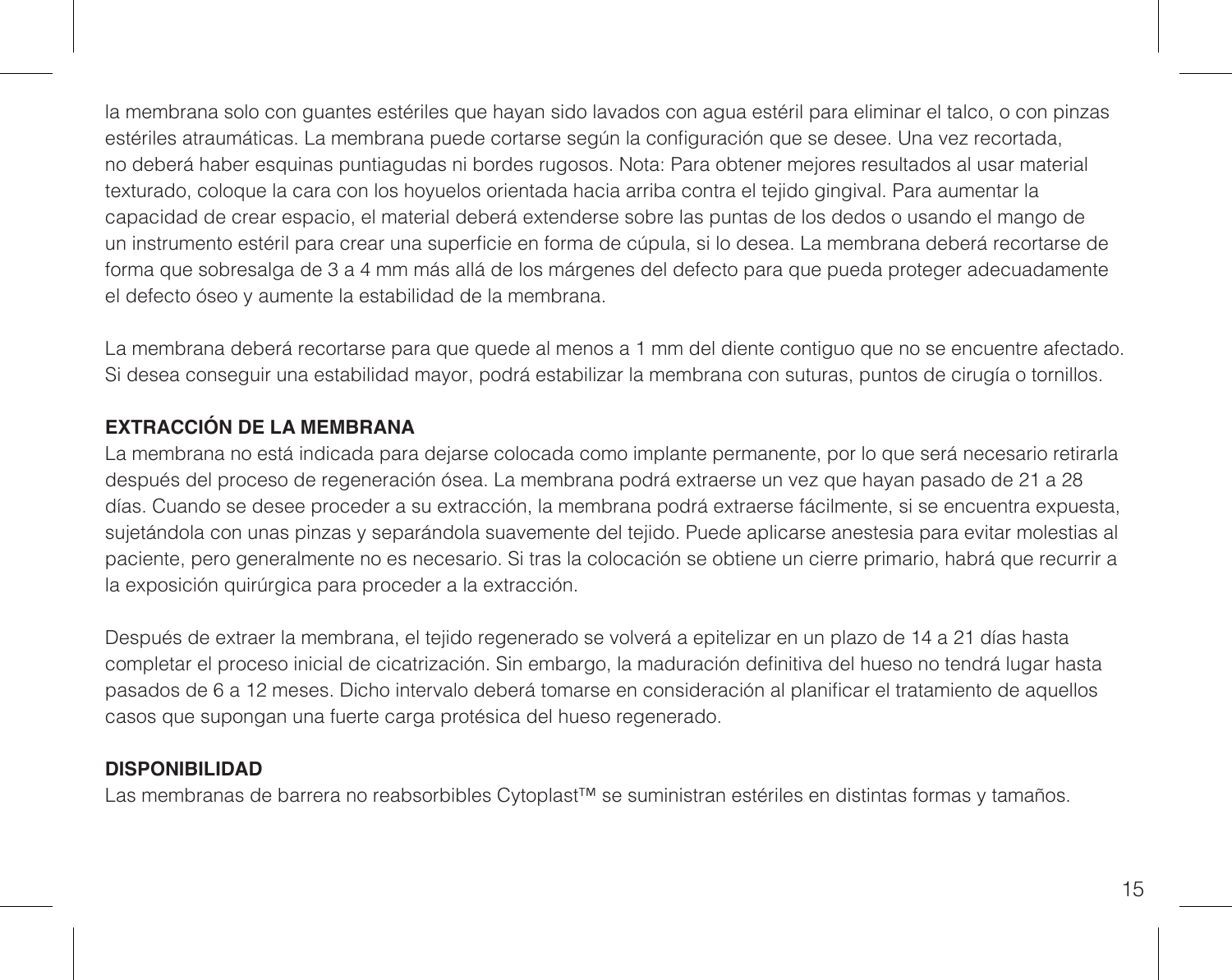## **SÍMBOLOS DEL ETIQUETADO**

M  $\ge$  $\stackrel{\circledR}{\longrightarrow}$ 

 $\circledS$ 

Los símbolos se pueden utilizar en el etiquetado del envase para facilitar la identificación.

|                                    | Fabricante                                         |
|------------------------------------|----------------------------------------------------|
|                                    | Fecha de caducidad                                 |
|                                    | No reutilizar                                      |
|                                    | Precaución                                         |
|                                    | No utilizar si el envase está dañado               |
| <b>STERILE EO</b>                  | Esterilizado mediante óxido de etileno             |
| '30°C<br>15°C<br>59°F <sub>-</sub> | Límite de temperatura 15-30 °C (59-86 °F)          |
|                                    | No reesterilizar                                   |
| LOT                                | Número de lote                                     |
| REF                                | Número de catálogo                                 |
| <b>REP</b><br>EC                   | Representante autorizado para la Comunidad Europea |
|                                    | Consulte las Instrucciones de uso                  |
|                                    |                                                    |

M Osteogenics Biomedical, Inc. 4620 71st Street, Bldg 78-79 Lubbock, TX 79424 USA www.osteogenics.com

 $EC$  REP

Emergo Europe Prinsessegracht 20 2514 AP The Hague The Netherlands

C2797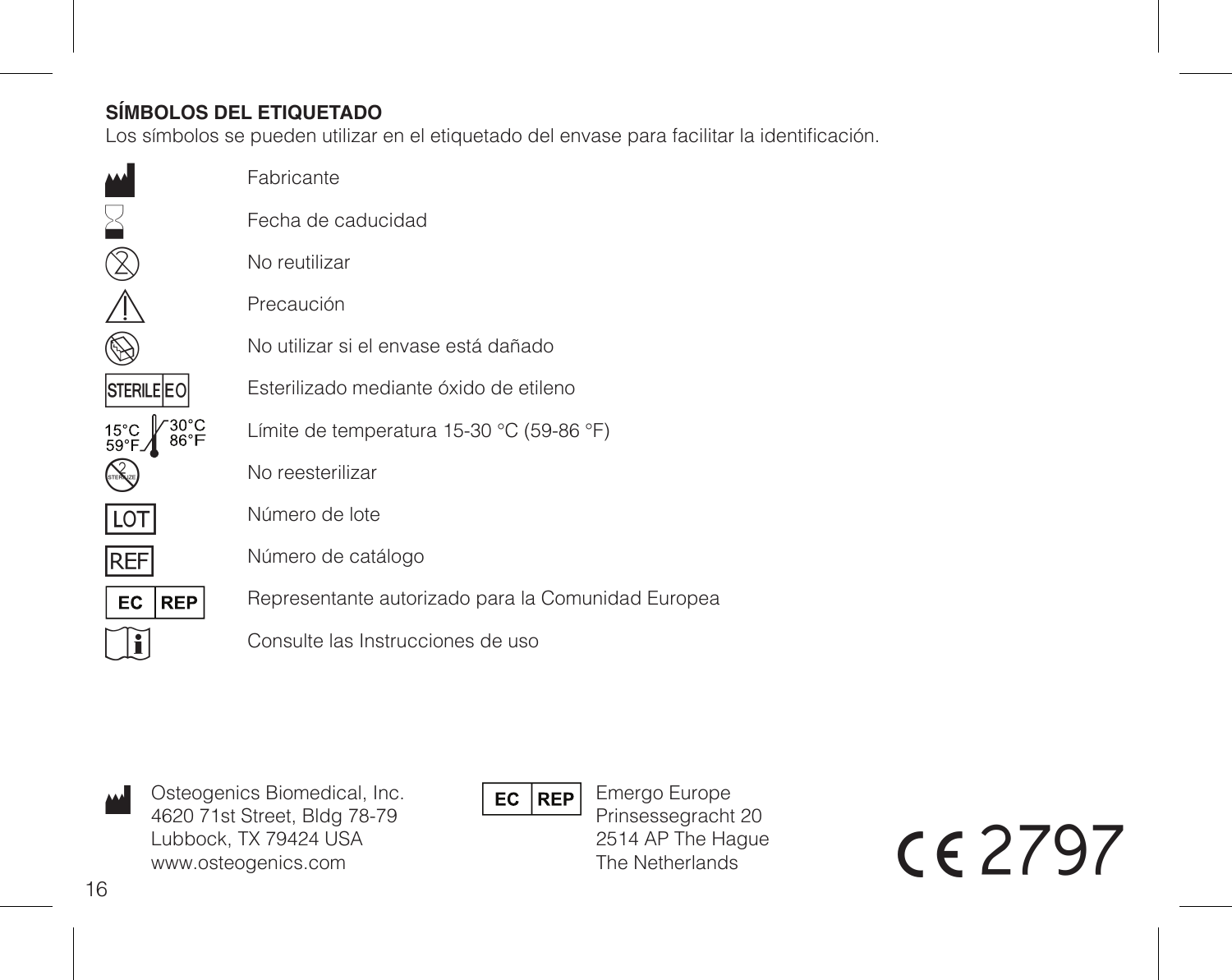IT

# **CYTOPIAST** Membrane barriera rigenerative

## ISTRUZIONI PER L'USO

## **INTRODUZIONE**

L'utilizzatore dei prodotti Osteogenics Biomedical ha il dovere di determinare se tali prodotti siano adatti al particolare paziente e alle specifiche circostanze. Osteogenics Biomedical declina qualsiasi responsabilità, espressa o implicita, e non avrà alcuna responsabilità per danni diretti, indiretti, punitivi o di altro tipo, derivanti da o correlati a qualsiasi errore nel giudizio o nella pratica professionale per l'uso o l'installazione di prodotti Osteogenics. **IMPORTANTE:** leggere interamente questo inserto della confezione prima dell'uso e seguire attentamente tutte le istruzioni. Manipolazione, preparazione, tecnica chirurgica o assistenza postoperatoria inadeguati potrebbero avere effetti avversi sulla sicurezza e/o le prestazioni della membrana.

#### **DESCRIZIONE**

Le membrane di barriera non assorbibili Cytoplast™ sono costituite al 100% da un foglio in politetrafluoroetilene brevettato. Il PTFE è un materiale biologicamente inerte e compatibile con i tessuti. Le membrane barriera non assorbibili Cytoplast™ sono costituite da un foglio ad alta densità, con una struttura e porosità tale da impedire la penetrazione e il passaggio di batteri all'interno degli interstizi del materiale, facilitando allo stesso tempo l'adesione delle cellule ospiti sul materiale.

Le membrane barriera non assorbibili Cytoplast™ sono progettate per ridurre la migrazione e la insediamento delle cellule provenienti dal tessuto molle gengivale, fornendo un ambiente più favorevole per la neovascolarizzazione e il ripopolamento da parte delle cellule ossee durante la riparazione del difetto. Poiché la creazione di uno spazio è un elemento critico di questa procedura, la membrana è sufficientemente rigida da prevenire il cedimento spontaneo, ma abbastanza flessibile da adattarsi facilmente ai contorni del tessuto, riducendo le perforazioni del tessuto molle soprastante.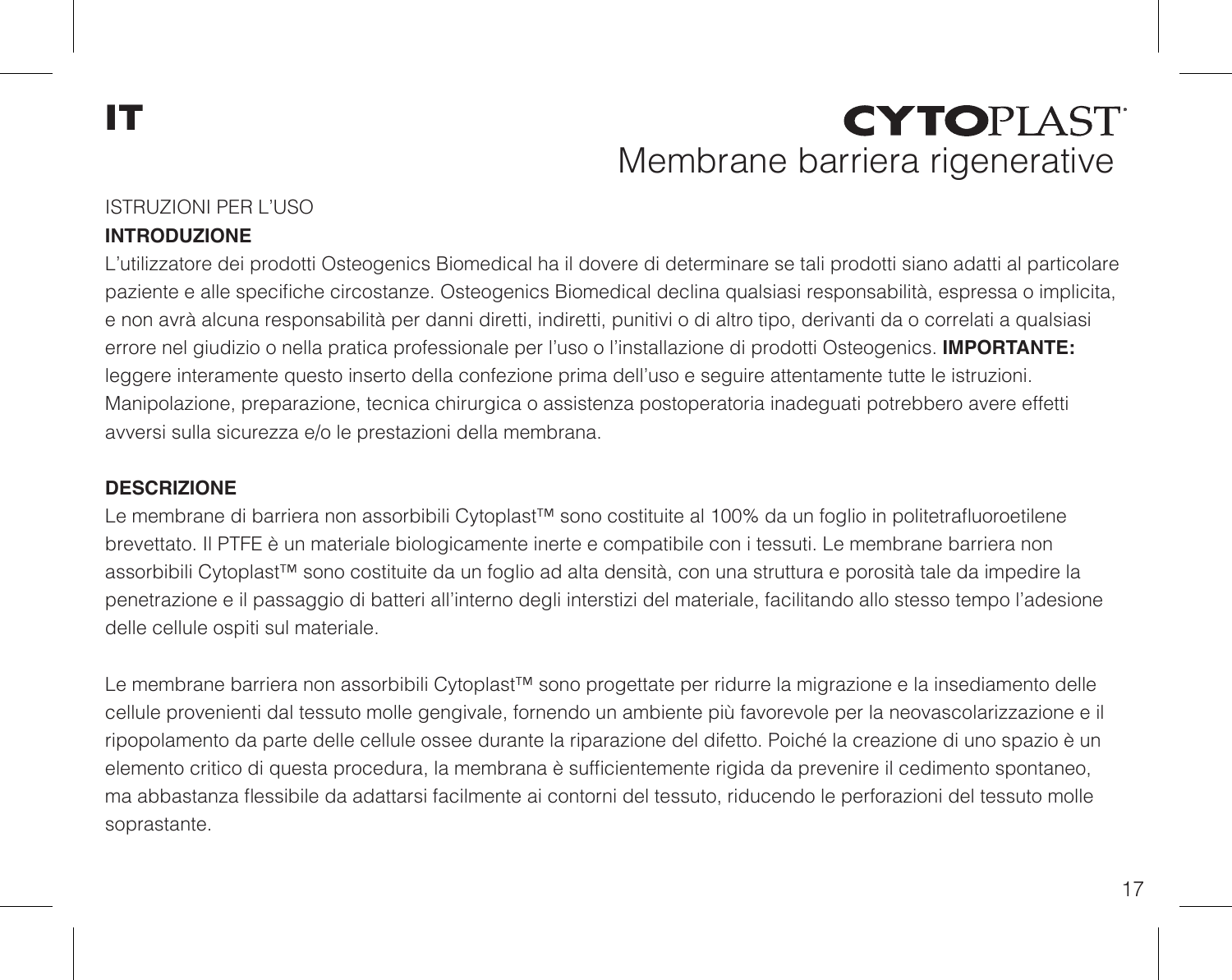#### **INDICAZIONI**

Le membrane barriera non assorbibili Cytoplast™ sono un materiale impiantabile temporaneo (non assorbibile) da utilizzare come barriera distanziatrice nel trattamento dei difetti parodontali.

#### **CONTROINDICAZIONI**

Le membrane barriera non assorbibili Cytoplast™ non sono progettate per essere usate in condizioni di carico.

#### **AVVERTENZE**

Le membrane di barriera devono essere utilizzate solo con impianti endossei stabili. Il mantenimento a lungo termine sicuro ed efficace di impianti endossei nel tessuto osseo rigenerato neule creste alveolari non è stato determinato.

## **PRECAUZIONI**

- Le leggi federali statunitensi limitano la vendita, la distribuzione e l'uso di questo dispositivo ai medici abilitati all'esercizio della professione o dietro presentazione di prescrizione medica.
- Non utilizzare se la confezione è stata aperta o danneggiata prima dell'uso.
- Non riutilizzare o risterilizzare le membrane barriera non assorbibili Cytoplast™. La sicurezza e l'efficacia successive al riutilizzo o alla risterilizzazione delle membrane di barriera non assorbibili Cytoplast™ non sono state determinate.
- Le membrane di barriera non assorbibili Cytoplast™ non devono essere usate in presenza di infezione in corso.

#### **REAZIONI AVVERSE**

Nessuna segnalata.

#### **INSERIMENTO DELLA MEMBRANA**

Aprire con cautela il vassoio esterno del doppio blister ed estrarre in modo asettico nel campo sterile il vassoio interno sterile contenente la membrana di barriera non riassorbibile Cytoplast™. La membrana di barriera sterile può quindi essere estratta dal vassoio interno sterile per essere usata durante la procedura chirurgica. Manipolare la membrana esclusivamente con guanti chirurgici sterili lavati in acqua sterile per rimuovere il talco, oppure con pinze sterili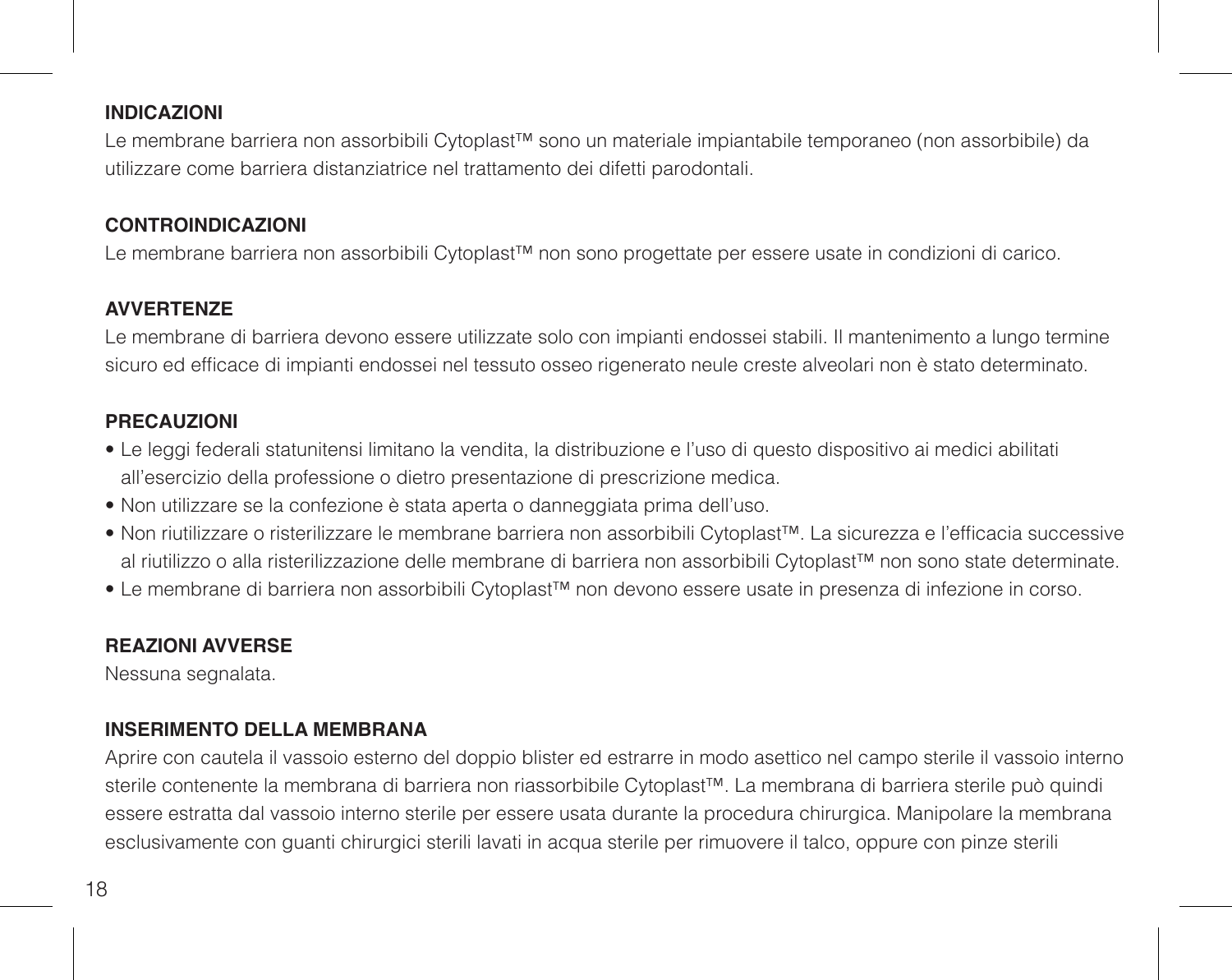atraumatiche. La membrana può essere tagliata secondo la configurazione desiderata. Dopo il taglio non devono essere presenti angoli acuti o bordi ruvidi. Nota: per risultati migliori nell'uso del materiale testurizzato, orientare le fossette in alto, verso il tessuto gengivale. Eventualmente, per aumentare la capacità di creare spazio, il materiale può essere steso sulle punte delle dita o sull'impugnatura sterile di uno strumento per ottenere una forma a cupola. La membrana deve essere ritagliata in modo che si estenda 3-4 mm oltre i margini del difetto, allo scopo di proteggere adeguatamente il difetto osseo ed aumentare la stabilità.

La membrana deve essere ritagliata per restare ad almeno 1 mm dal dente vicino non interessato. Qualora sia necessaria una maggiore stabilità, la membrana può essere stabilizzata con suture, adesivi chirurgici o viti.

## **RIMOZIONE DELLA MEMBRANA**

La membrana non è destinata a rimanere in sede come impianto permanente e pertanto deve essere rimossa dopo il processo di rigenerazione ossea. La membrana può essere rimossa dopo 21-28 giorni. Per rimuovere la membrana, quando lo si desidera, afferrare la parte esposta con le pinze ed estrarre delicatamente dal tessuto. Anche se generalmente non è necessario, il paziente può essere anestetizzato per evitare qualsiasi disagio. Se al posizionamento si ottiene la chiusura primaria, la rimozione richiederà l'esposizione chirurgica.

Dopo la rimozione della membrana, il tessuto rigenerato si ricopre con nuovo epitelio entro 14-21 giorni, completando il processo di cicatrizzazione iniziale. Tuttavia, la maturazione ossea finale non si verificherà prima di 6-12 mesi. Nella pianificazione del trattamento di casi implicanti un carico protesico pesante per l'osso rigenerato, è opportuno tenere conto di questo periodo di tempo.

## **DISPONIBILITÀ**

Le membrane barriera non assorbibili Cytoplast™ sono fornite sterili in molte forme e dimensioni differenti.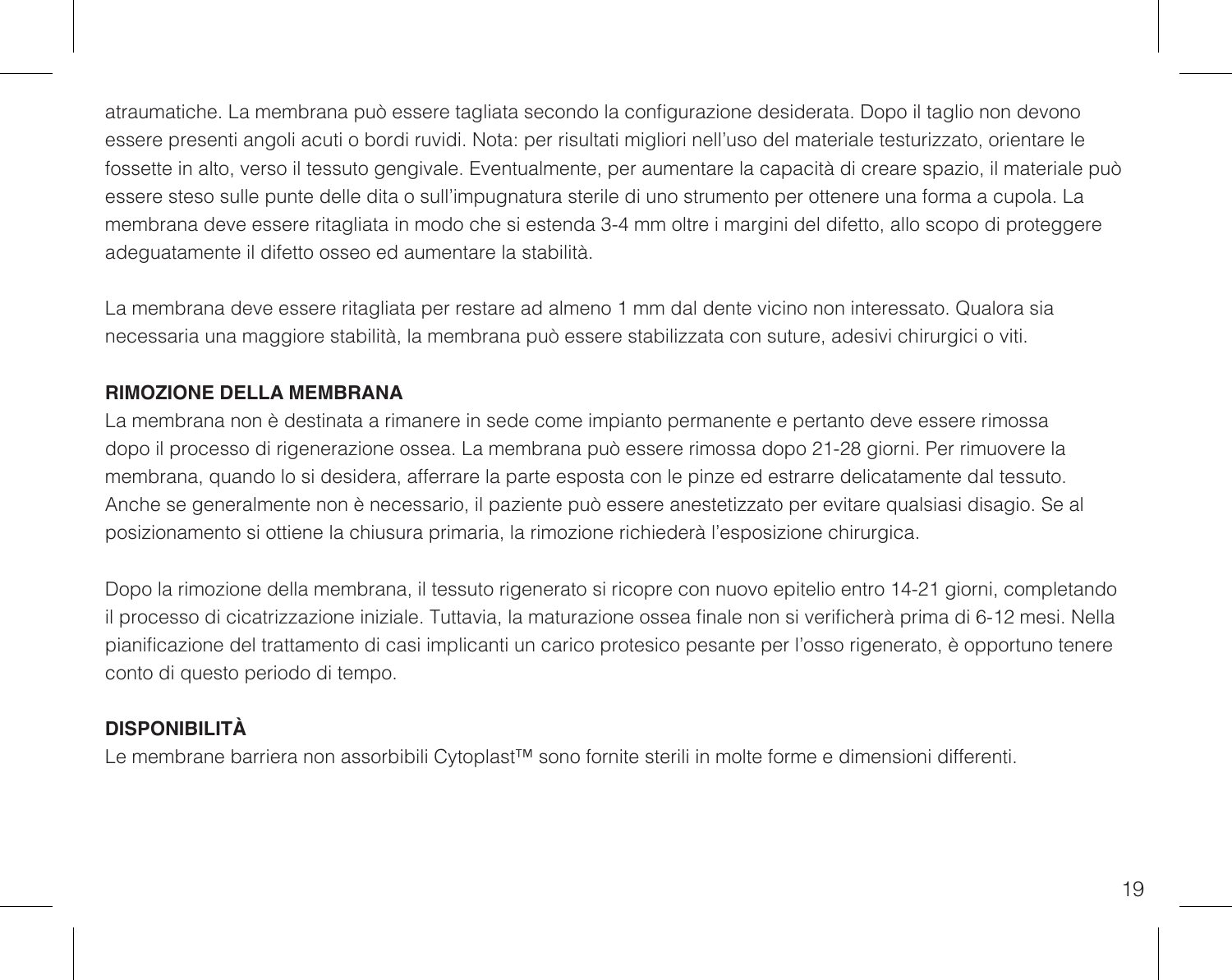## **SIMBOLI DELLE ETICHETTE**

M  $\ge$  $\stackrel{\circledR}{\longrightarrow}$ 

Le etichette delle confezioni potrebbero riportare simboli per una facile identificazione.

|                   | Produttore                                          |
|-------------------|-----------------------------------------------------|
|                   | Data di scadenza                                    |
|                   | Non riutilizzare                                    |
|                   | Attenzione                                          |
|                   | Non usare se la confezione risulta danneggiata      |
| <b>STERILE EO</b> | Prodotto sterilizzato con ossido di etilene         |
| 15°C<br>59°F.     | Limite di temperatura 15 °C - 30 °C (59 °F - 86 °F) |
|                   | Non risterilizzare                                  |
|                   | Numero di lotto                                     |
| IREF              | Numero di catalogo                                  |
| EC.<br><b>REP</b> | Rappresentante autorizzato per l'Unione Europea     |
|                   | Consultare le istruzioni per l'uso                  |

M Osteogenics Biomedical, Inc. 4620 71st Street, Bldg 78-79 Lubbock, TX 79424 USA www.osteogenics.com

 $EC$  REP

Emergo Europe Prinsessegracht 20 2514 AP The Hague The Netherlands

C2797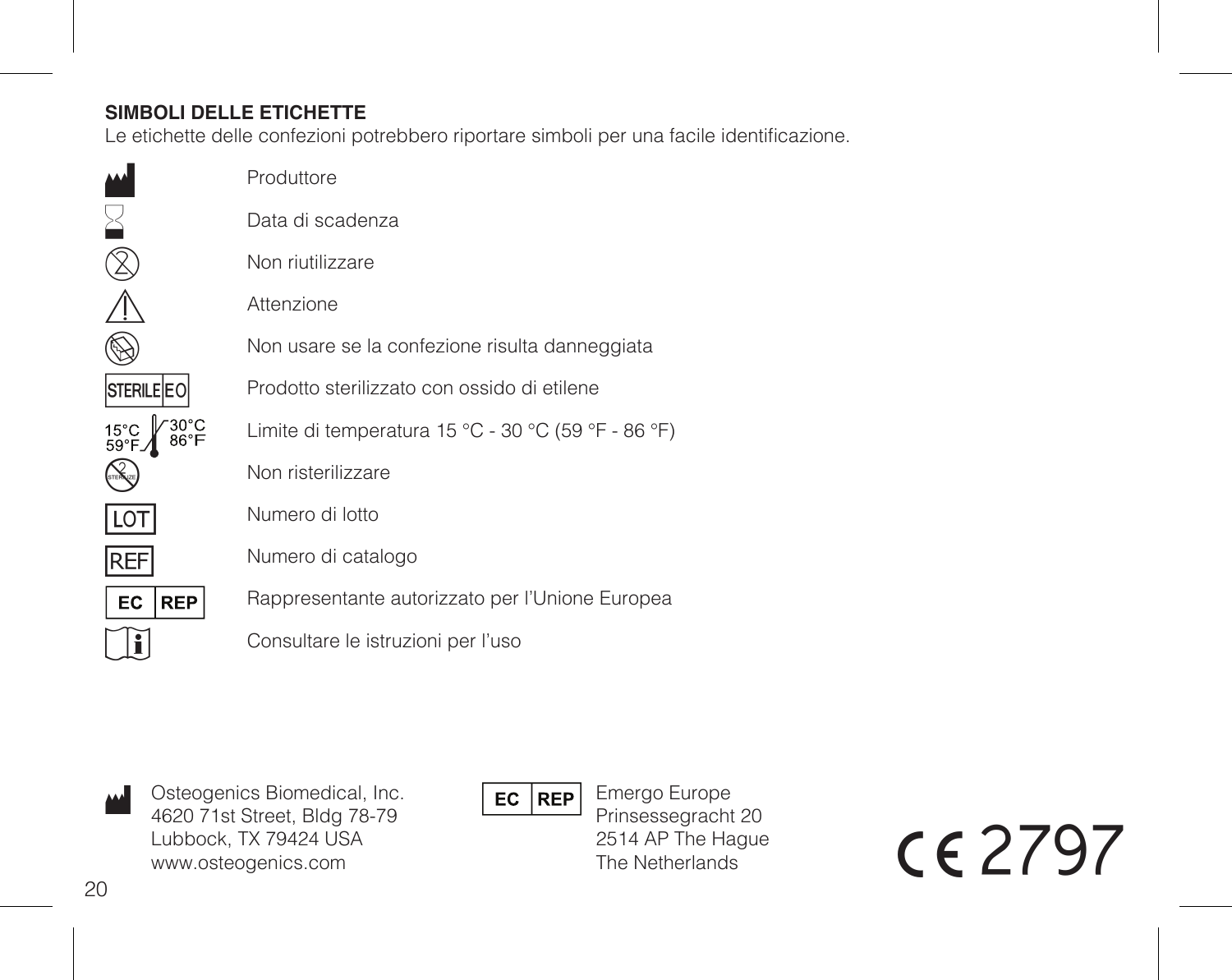# PT

# **CYTOPIAST** Membranas de barreira regenerativas

### INSTRUÇÕES DE USO **INTRODUÇÃO**

O utilizador dos produtos da Osteogenics Biomedical tem o dever de determinar se os produtos são ou não apropriados a um doente e circunstâncias específicas. A Osteogenics Biomedical renuncia qualquer responsabilidade, expressa ou implícita, e não será responsabilizada por quaisquer danos directos, indirectos, punitivos ou outros, decorrentes ou relacionados com quaisquer erros no julgamento profissional ou prática na utilização ou instalação dos produtos da Osteogenics. **IMPORTANTE:** Leia na íntegra o folheto informativo da embalagem antes de utilizar o produto e siga todas as instruções cuidadosamente. O manuseamento, preparação, técnica cirúrgica ou cuidado pós-operatório inapropriado pode afectar adversamente a segurança e/ou desempenho da membrana.

## **DESCRIÇÃO**

As membranas de barreira não-absorvíveis Cytoplast™ são compostas por capas de100% politetrafluoretileno patenteadas. O PTFE é um material biologicamente inerte e compatível com os tecidos. As membranas de barreira não-absorvíveis Cytoplast™ são capas de alta densidade com uma estrutura de superfície e uma porosidade adequadas para impedir a infiltração e passagem de bactérias pelos interstícios do material mas, ao mesmo tempo, facilitar a adesão de células hospedeiras ao material.

As membranas de barreira não-absorvíveis Cytoplast™ foram concebidas para reduzir a migração e o estabelecimento de células derivadas de tecido gengival mole nos defeitos ósseos, proporcionando desta forma um ambiente mais favorável para a neovascularização e para o repovoamento e reparação do defeito pelas as células derivadas do osso. Como a criação de espaço é crucial para este procedimento, a membrana é suficientemente rígida para evitar o colapso espontâneo, mas flexível o bastante para se conformar aos contornos dos tecidos e reduzir a perfuração de tecidos moles sobrejacentes.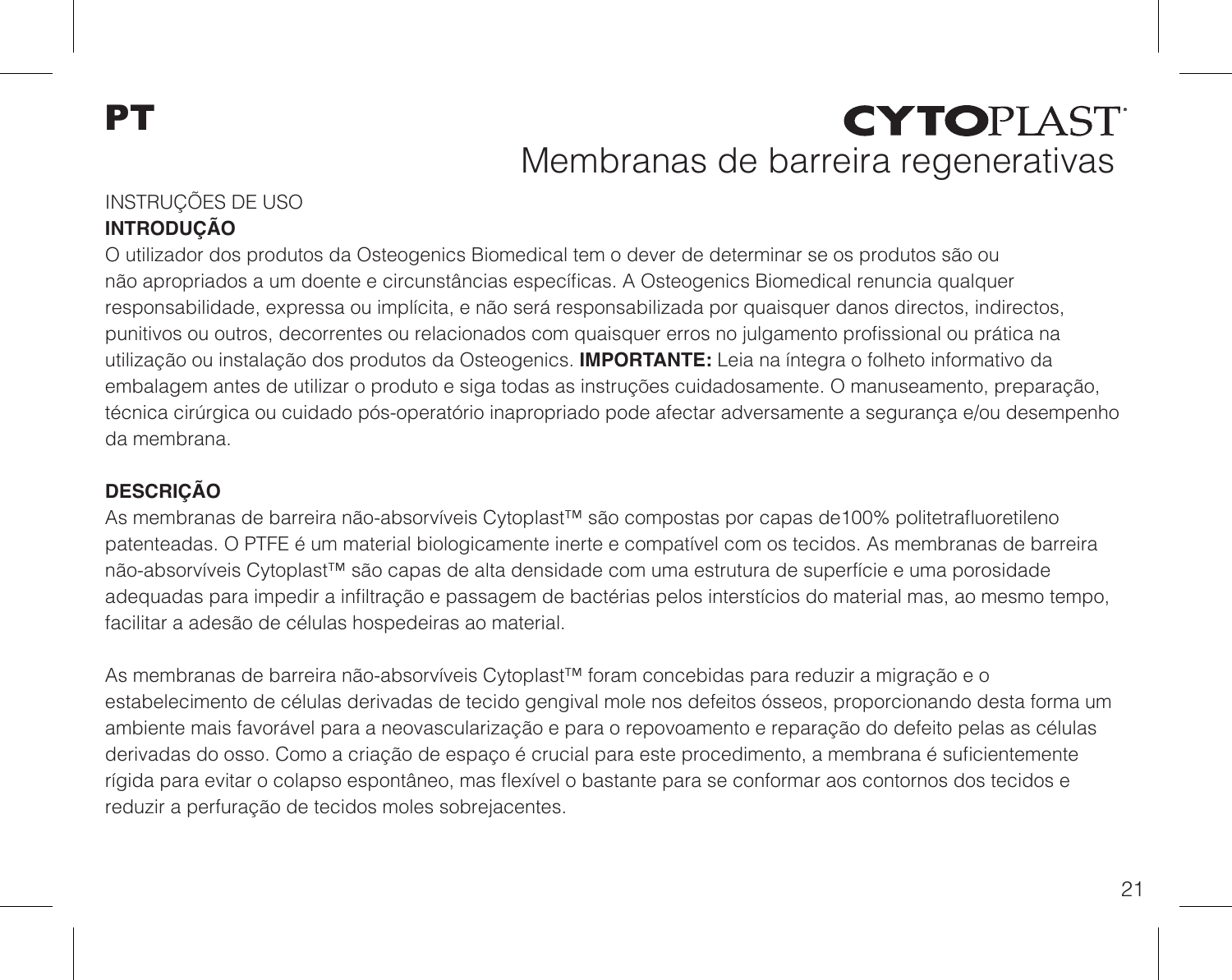## **INDICAÇÕES**

As membranas de barreira não-absorvíveis Cytoplast™ são um material (não-absorvível) de implantação temporária que se utiliza para criar espaço no tratamento de defeitos periodontais.

## **CONTRA-INDICAÇÕES**

As membranas de barreira não-absorvíveis Cytoplast™ não foram concebidas para serem usadas em situações de carga.

**ADVERTÊNCIAS**As membranas de barreira devem ser utilizadas apenas com implantes intra-ósseos estáveis, e a segurança a longo prazo e a eficácia da manutenção de implantes intra-ósseos em tecido ósseo regenerado na crista alveolar não foram apuradas.

## **CAUTELAS**

- A Lei Federal dos EUA restringe a venda, a distribuição ou a utilização deste dispositivo por, ou mediante prescrição de um médico licenciado.
- Não use se a embalagem tiver sido aberta ou danificada antes da utilização.
- Não volte a utilizar nem a esterilizar as membranas de barreira não absorvíveis Cytoplast™. Não foi estabelecida a segurança e eficácia após reutilização ou reesterilização das membranas de barreira não absorvíveis Cytoplast™.
- As membranas de barreira não-absorvíveis Cytoplast™ não devem ser usadas se existir uma infecção activa.

## **REACÇÕES ADVERSAS**

Nenhuma foi relatada.

## **INSERÇÃO DA MEMBRANA**

Abra cuidadosamente o tabuleiro exterior da embalagem blister dupla e remova, recorrendo a técnica asséptica, o tabuleiro interior estéril que contém a Membrana de Barreira Não Reabsorvível Cytoplast™ no campo estéril. A membrana de barreira estéril pode então ser removida do tabuleiro interior estéril para utilização durante o procedimento cirúrgico. Manuseie a membrana apenas com luvas cirúrgicas estéreis que tenham sido previamente lavadas com água esterilizada para remover talcos, ou com pinças atraumáticas esterilizadas. A membrana pode ser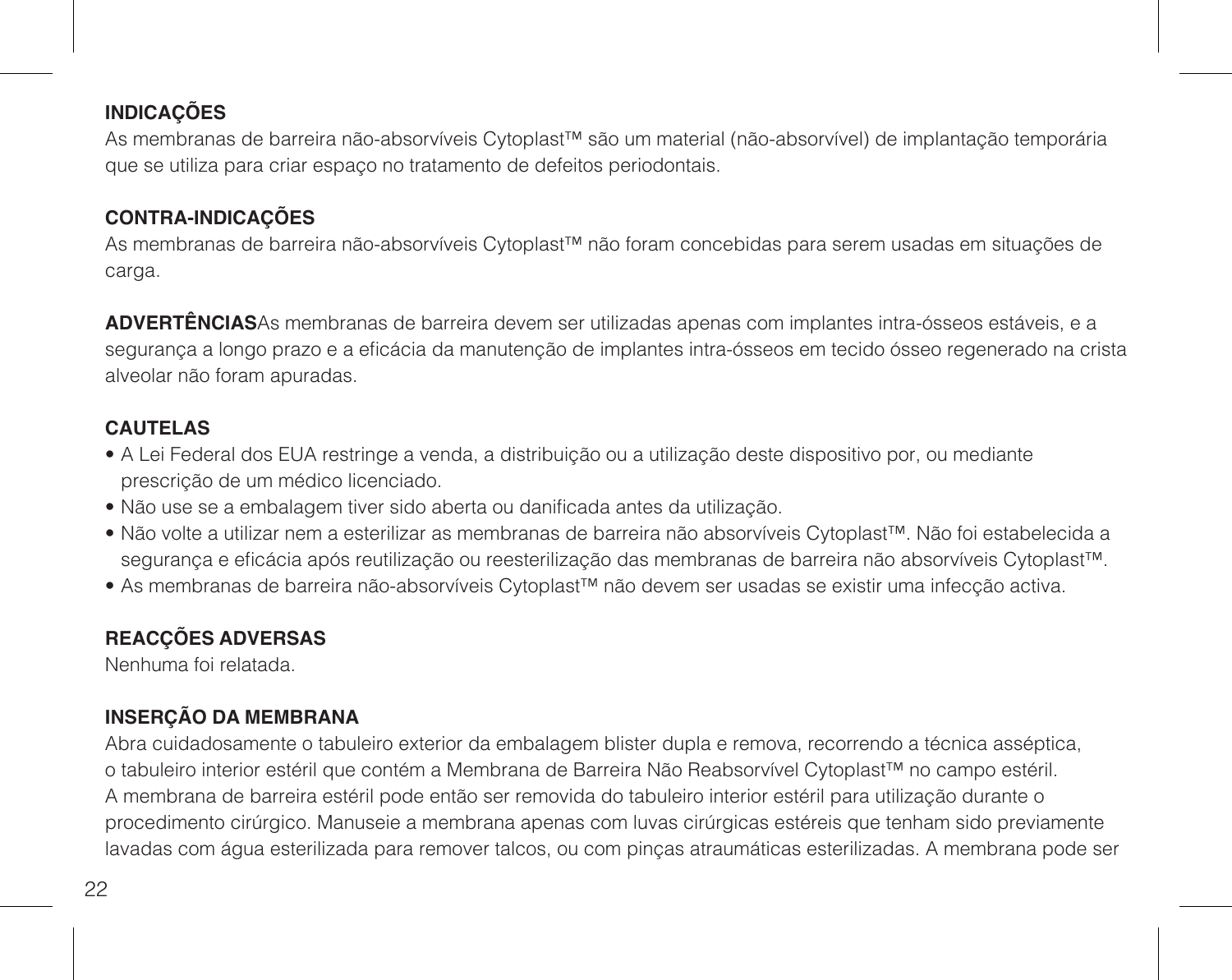cortada de acordo com a configuração desejada. Após o corte, não devem permanecer quaisquer pontas afiadas ou bordos ásperos. Nota: para obter os melhores resultados no manuseamento de materiais texturados, coloque o lado com covinhas virado para o tecido gengival. Para melhorar a capacidade de criação de espaço, o material pode ser esticado sobre os dedos ou o cabo de um instrumento esterilizado, em abóbada, se se pretender. A membrana dever ser cortada com uma folga que permita estendê-la de 3 a 4 mm para além das margens do defeito, para proporcionar uma protecção adequada do defeito ósseo e melhorar a estabilidade da membrana.

A membrana dever ser cortada de forma que fique posicionada a pelo menos 1 mm de distância dos dentes adjacentes não afectados. Caso se pretenda mais estabilidade, a membrana pode ser estabilizada com suturas ou agrafos ou parafusos cirúrgicos.

## **REMOÇÃO DA MEMBRANA**

A membrana não se destina a permanecer no local como um implante definitivo, pelo que deve ser removida após o procedimento de regeneração óssea. A membrana pode ser removida após 21-28 dias. Quando se pretender proceder à remoção, a membrana pode ser facilmente retirada, se exposta, agarrando-a com uma pinça e removendo-a cuidadosamente do tecido. Pode administrar-se anestesia para aumentar o conforto do doente, embora tal não seja normalmente necessário. Caso se obtenha encerramento primário na colocação, a exposição cirúrgica poderá ser necessária para remoção.

Após a remoção da membrana, o tecido regenerado irá renovar o epitélio no espaço de entre 14 a 21 dias, para completar o processo de restabelecimento inicial. Porém, a maturação óssea final não ocorrerá senão após seis a doze meses. Este intervalo de tempo deve ser tido em conta no planeamento do tratamento de casos que envolvam uma carga protésica elevada de osso regenerado.

### **DISPONIBILIDADE**

As membranas de barreira não-absorvíveis Cytoplast™ são apresentadas esterilizadas e numa diversidade de formas e tamanhos.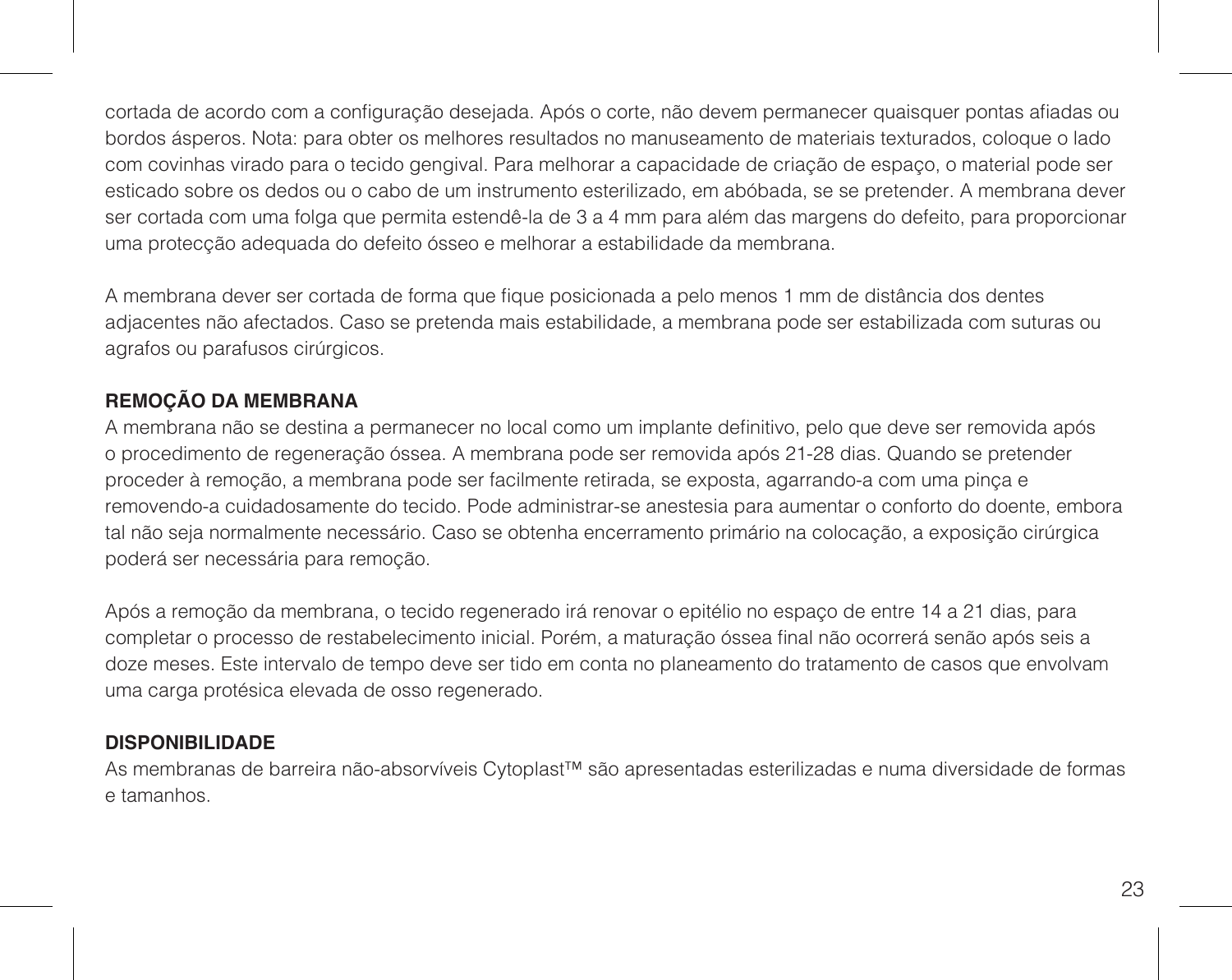## **SÍMBOLOS DO RÓTULO**

Podem ser utilizados símbolos no rótulo da embalagem para uma fácil identificação.

|                                 | Fabricante                                      |
|---------------------------------|-------------------------------------------------|
|                                 | Utilizar antes de                               |
|                                 | Não reutilizar                                  |
|                                 | Cuidado                                         |
|                                 | Não utilizar se a embalagem estiver danificada  |
| <b>STERILE EO</b>               | Esterilizado por óxido de etileno               |
| $30^{\circ}$ C<br>15°C<br>59°F. | Limite de temperatura: 15 - 30 °C (59 - 86 °F)  |
|                                 | Não voltar a esterilizar                        |
|                                 | Número do lote                                  |
| IREF                            | Número do catálogo                              |
| EC<br><b>REP</b>                | Representante autorizado na Comunidade Europeia |
|                                 | Consultar as instruções de utilização           |

M Osteogenics Biomedical, Inc. 4620 71st Street, Bldg 78-79 Lubbock, TX 79424 USA www.osteogenics.com

 $EC$  REP

Emergo Europe Prinsessegracht 20 2514 AP The Hague The Netherlands

C2797

24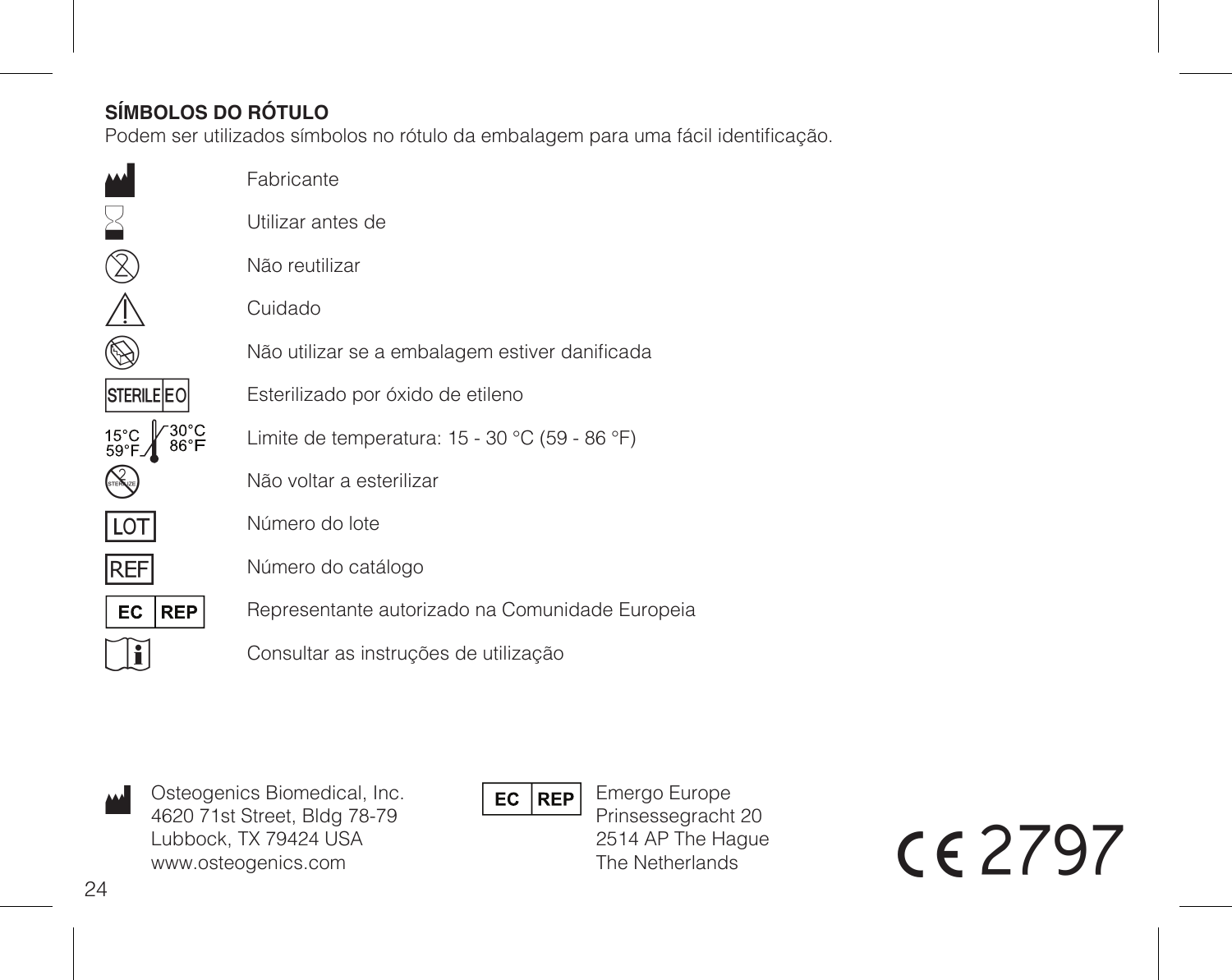# **CYTOPIAST** Regenerativa barriärmembran

## INSTRUKTIONERNA FÖR ANVÄNDA

### **INLEDNING**

Användaren av Osteogenics Biomedicals produkter ansvarar för att bestämma om en specifik produkt är lämplig för en specifik patient och under specifika omständigheter. Osteogenics Biomedical friskriver sig från allt ansvar, vare sig uttalat eller underförstått, och har inget ansvar för några direkta, indirekta, straffrättsliga eller andra skador, som uppstår från eller i samband med några fel som beror på professionell bedömning eller praxis vid användning eller installation av Osteogenics produkter. **VIKTIGT:** Läs hela bipacksedeln före användning, och följ alla instruktioner noggrant. Felaktig hantering, förberedelse, kirurgisk teknik eller postoperativ vård kan påverka membranets säkerhet och/eller prestanda negativt.

#### **BESKRIVNING**

Cytoplast™ icke resorberbara barriärmembran består av patentskyddat 100 % polytetrafluoretylenark. Polytetrafluoretylen (PTFE) är ett biologiskt inert och vävnadskompatibelt material. Cytoplast™ icke resorberbara barriärmembranark med hög densitet med en ytstruktur och porositet som är lämpligt för att förhindra integration och passage av bakterier inuti materialets mellanrum, och samtidigt främja adhesion av värdceller till materialet.

Cytoplast™ icke resorberbara barriärmembran är utformade för att reducera migrering och etablering av celler från mjuk tandköttsvävnad i beniga defekter, och ger sålunda en mer fördelaktig miljö för neovaskularisering och för att benhärledda celler skall kunna repopulera och reparera defekten. Eftersom utrymmesanpassning är avgörande för denna procedur, är membranet tillräckligt styvt för att förhindra spontan kollaps men tillräckligt mjukt för att lätt anpassa sig till vävnadskonturer och reducera perforationer av överliggande mjukvävnad.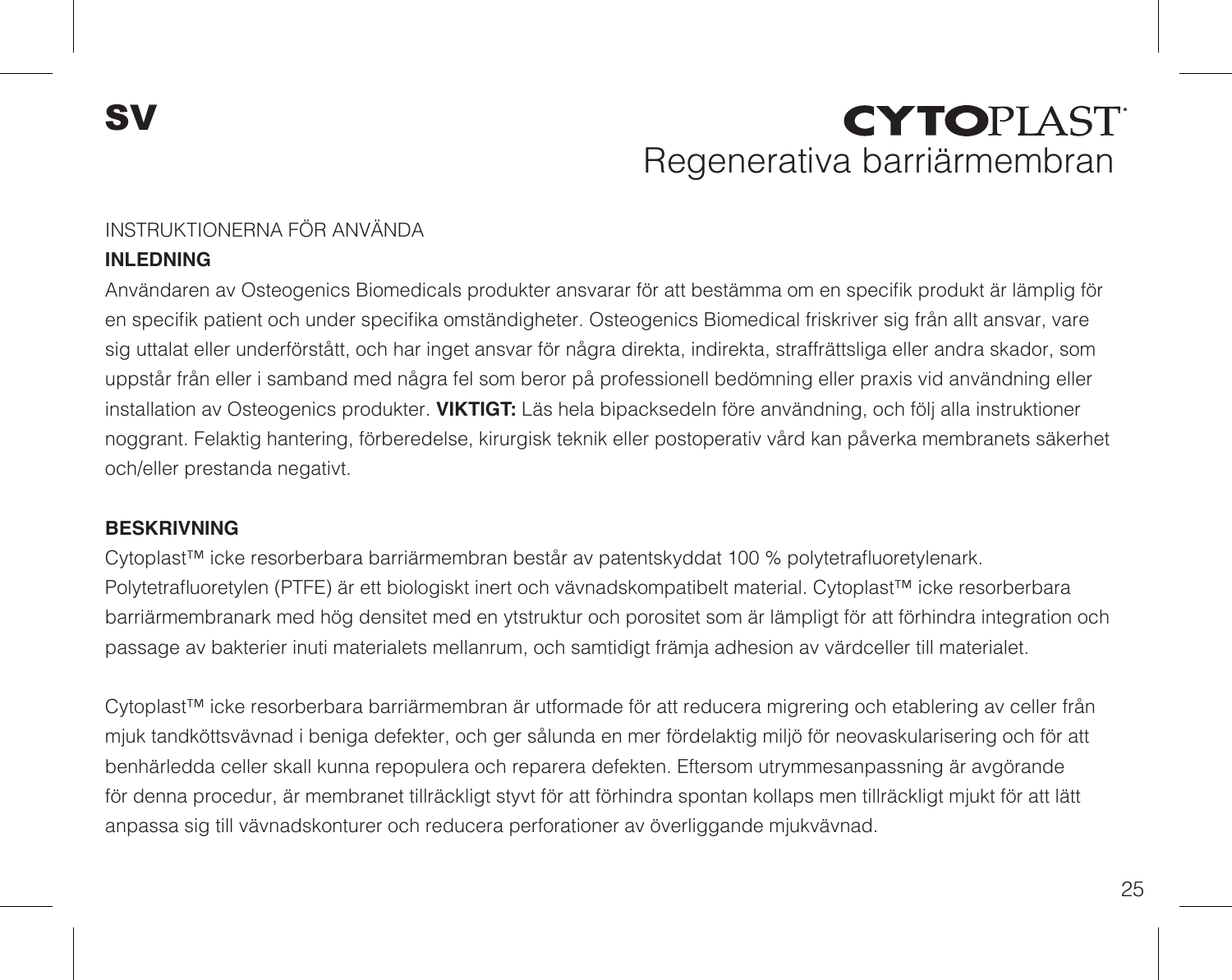#### **INDIKATIONER**

Cytoplast™ icke resorberbara barriärmembran är ett temporärt implanterbart material (icke resorberbart) för användning som en utrymmesanpassad barriär vid behandling av parodontala defekter.

## **KONTRAINDIKATIONER**

Cytoplast™ icke resorberbara barriärmembran är ej utformade för användning under belastningsförhållanden.

#### **VARNINGAR**

Barriärmembran bör endast användas med stabila benimplantat, och den långsiktiga säkerheten och effekten av att bibehålla benimplantat i regenererad benvävnad på alveolarutskotten har inte fastställts.

#### **VARNINGAR**

- Enligt federal lagstiftning i USA får denna produkt endast säljas av läkare eller på läkares ordination.
- Får ei användas om förpackningen öppnats eller skadats före användning.
- Cytoplast™ icke resorberbara barriärmembran får ej återanvändas eller resteriliseras. Säkerheten och effektiviteten efter återanvändning eller resterilisering av Cytoplast™ icke resorberbara barriärmembran har inte fastslagits.
- Cytoplast™ icke resorberbara barriärmembran bör ej användas i närvaro av aktiv infektion.

### **BIVERKNINGAR**

Ingo rapporterade.

## **INFÖRANDE AV MEMBRANET**

Öppna försiktigt den yttre brickan av den dubbla blisterförpackningen och ta aseptiskt ut den sterila inre brickan som innehåller Cytoplast™ icke resorberbara barriärmembran i det sterila fältet. Den sterila barriärmembranen kan sedan tas ut från den sterila inre brickan för att användas under det kirurgiska ingreppet. Hantera membranet endast med sterila kirurghandskar, som tvättats i sterilt vatten, för att avlägsna talkpudret, eller med steril atraumatisk tång.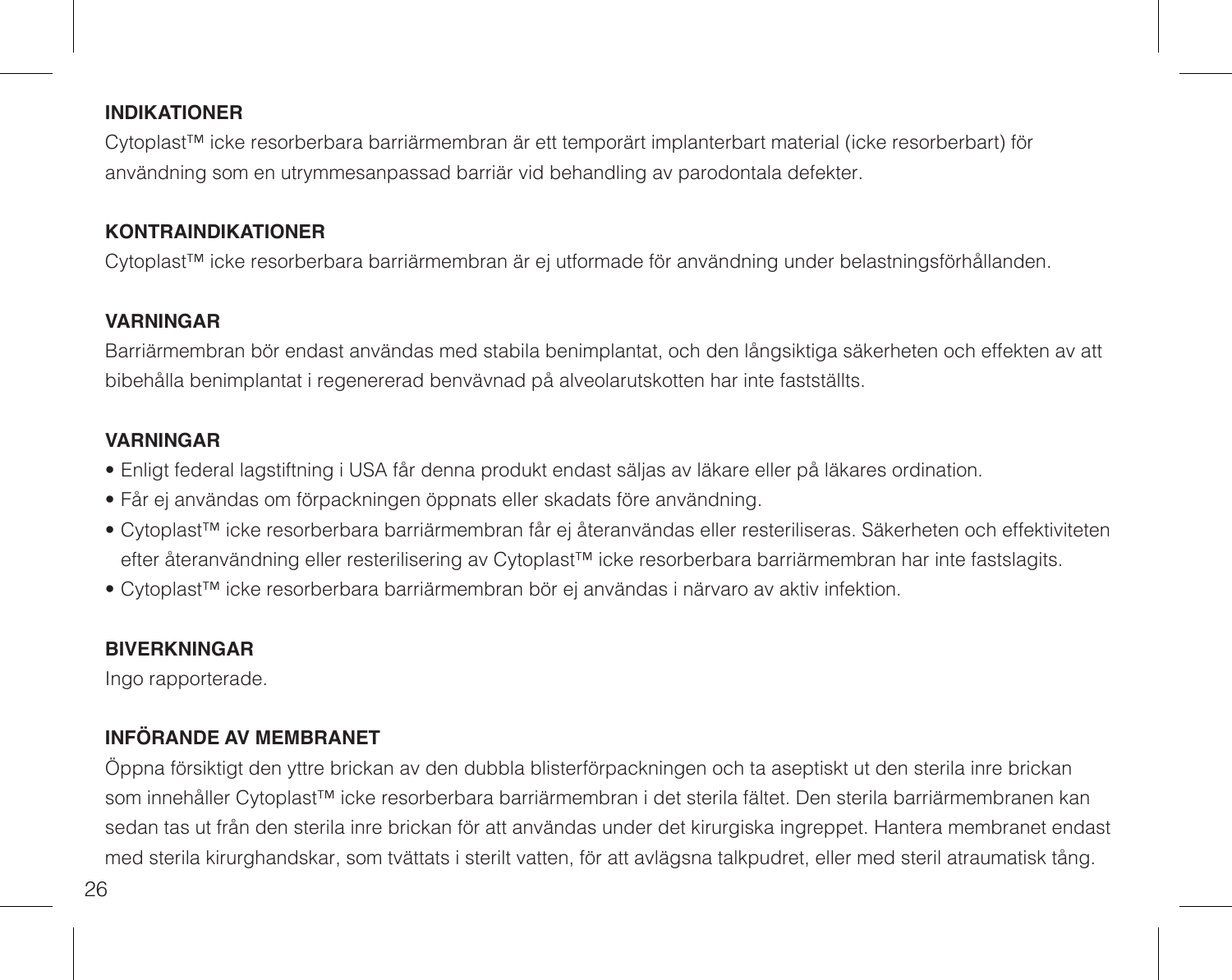Membranet kan klippas till önskad konfiguration. Inga skarpa hörn eller kanter får vara kvar efter avklippning. Obs! Placera sidan med fördjupningarna mot tandköttsvävnaden för bästa resultat vid användning av texturerat material. För att öka utrymmesanpassningsförmågan kan materialet sträckas över fingertopparna eller ett sterilt instrument för att skapa en kupolform. Membranet bör klippas så att det sträcker sig 3–4 mm utanför de defekta marginalerna för att ge tillräckligt skydd för bendefekten och för att stärka membranets stabilitet.

Membranet bör klippas så att det förblir minst 1 mm från närliggande, friska tänder. Om ytterligare stabilitet önskas kan membranet stabiliseras med suturer, kirurgiska klammers eller skruvar.

## **AVLÄGSNANDE AV MEMBRANET**

Membranet är inte avsett att sitta kvar som ett permanent implantat och ska därför avlägsnas efter att benet har regenererat. Membranet kan avlägsnas efter 21–28 dagar. När borttagning önskas kan membranet enkelt avlägsnas, om det är exponerat, genom att man fattar tag i det med pincett och varsamt avlägsnar det från vävnaden. Bedövning kan ges för att göra det bekvämare för patienten men brukar vanligtvis inte behövas. Om primärslutning utförs vid placeringen måste produkten exponeras kirurgiskt för att kunna avlägsnas.

Efter att membranet avlägsnats kommer den regenererade vävnaden att re-epitelialiseras inom 14 till 21 dagar för att fullborda den initiala läkningsprocessen. Slutlig benmognad kommer emellertid inte att ske förrän efter 6 till 12 månader. Denna tidsram skall beaktas vid behandlingsplanering av fall som innefattar tung protesbelastning av regenererat ben.

## **TILLGÄNGLIGHET**

Cytoplast™ icke resorberbara barriärmembran tillhandahålls sterila i flera olika former och storlekar.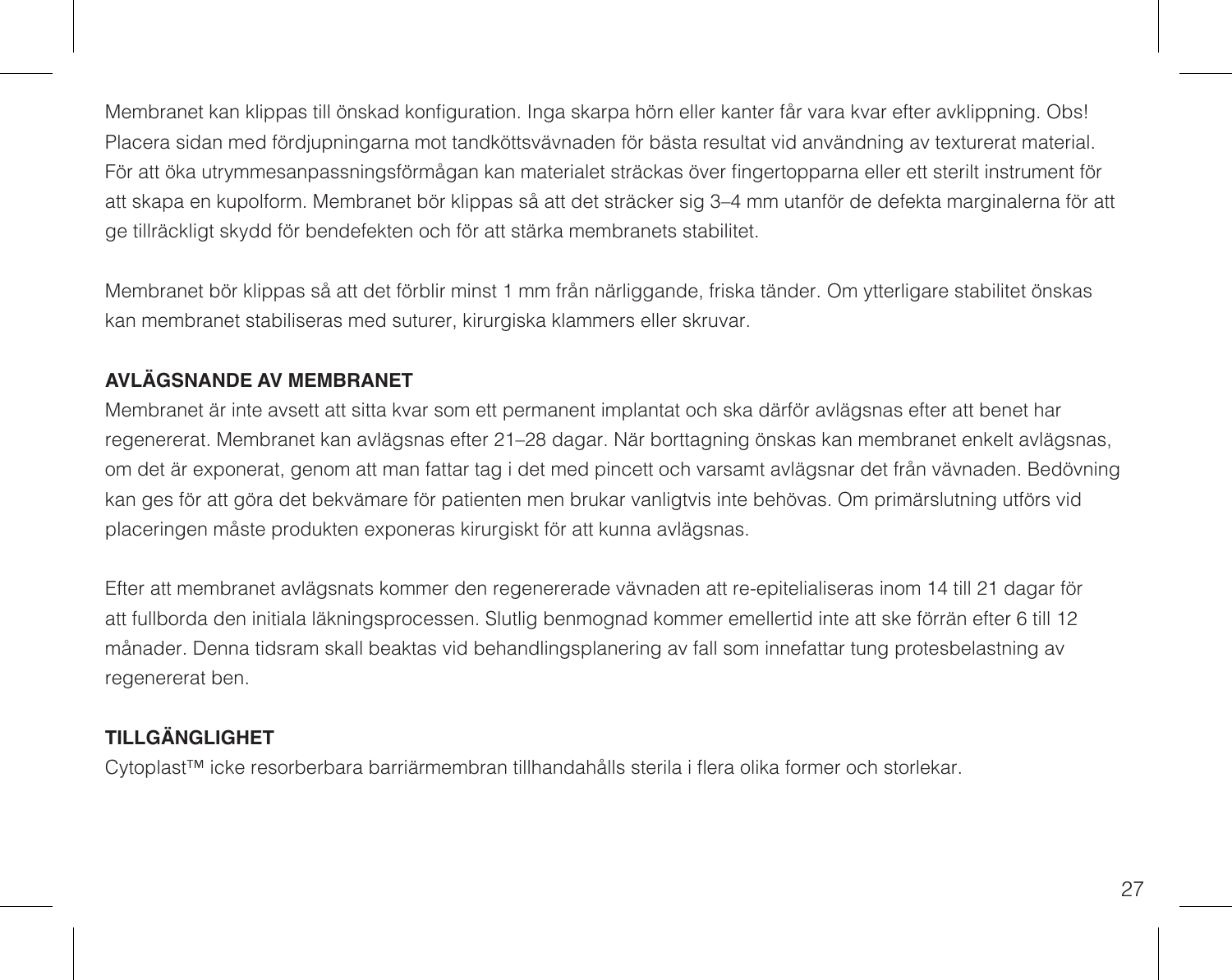## **ETIKETTSYMBOLER**

Symbolerna kan användas på förpackningsetiketter för lätt identifiering.



Tillverkare

Använd före

Får ej återanvändas

Försiktighet!

Får ej användas om förpackningen är skadad

Steriliserad med etylenoxid

Temperaturgränser 15–30 °C (59–86 °F)

Får ej resteriliseras

Partinummer

Katalognummer

Auktoriserad EU-representant

Se bruksanvisningen

M Osteogenics Biomedical, Inc. 4620 71st Street, Bldg 78-79 Lubbock, TX 79424 USA www.osteogenics.com

 $EC$  REP

Emergo Europe Prinsessegracht 20 2514 AP The Hague The Netherlands

 $CF2797$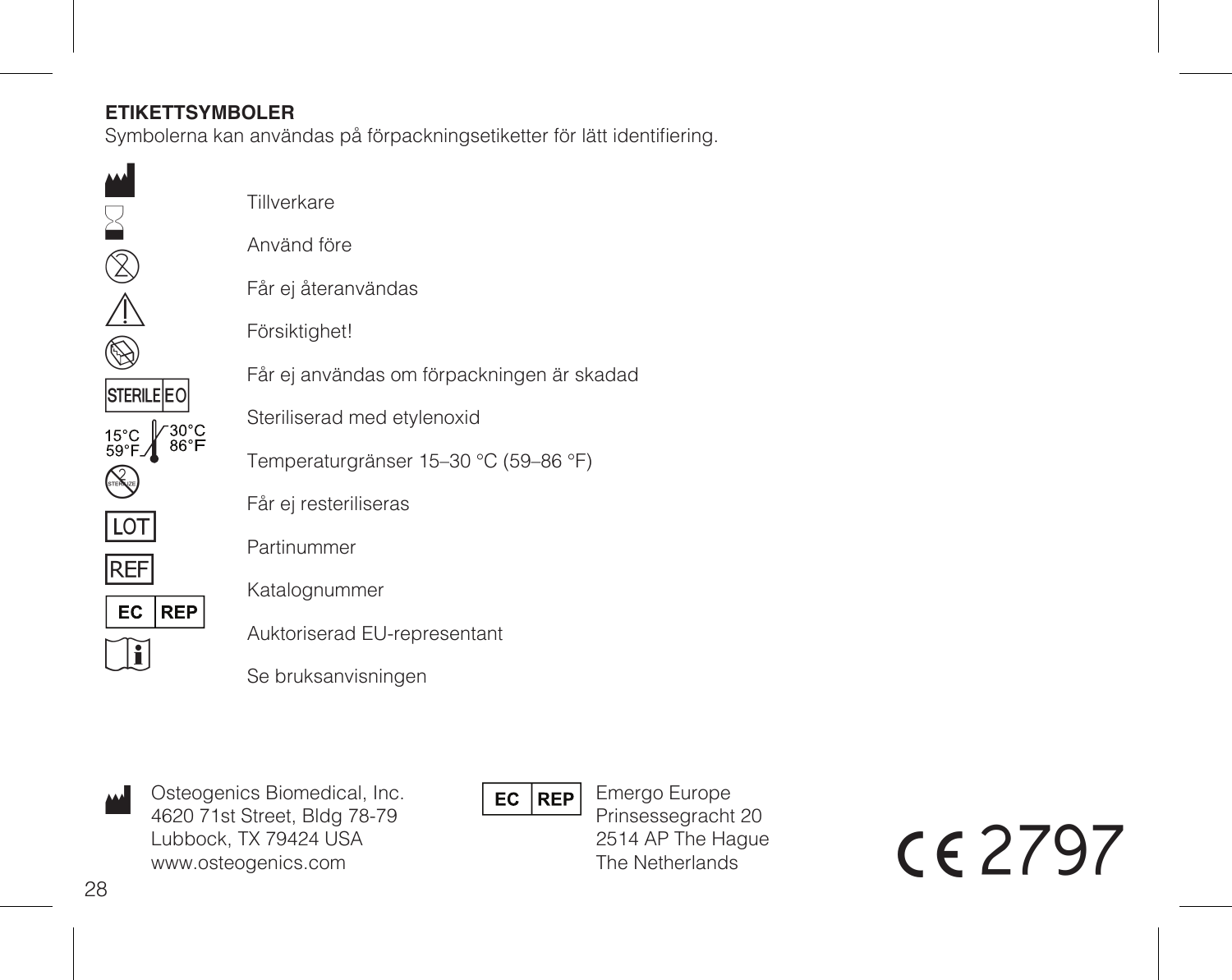DA

# **CYTOPIAST** Regenerative barrieremembraner

## INSTRUKS NEMLIG HJÆLP

### **INTRODUKTION**

Brugeren af Osteogenics Biomedicals produkter har pligt til at fastslå, om et produkt er egnet til den særlige patient og de særlige omstændigheder. Osteogenics Biomedical frasiger sig alt erstatningsansvar, udtrykkeligt eller underforstået, og skal ikke have noget ansvar for nogen direkte, indirekte, pønalt begrundede eller andre skader, der opstår fra eller i forbindelse med fejl inden for professionel dømmekraft eller i praksis ved brugen eller installationen af Osteogenics-produkter. **VIGTIGT:** Læs hele denne indlægsseddel inden brug, og følg hele vejledningen omhyggeligt. Forkert håndtering,klargøring, kirurgisk teknik eller postoperativ pleje kan påvirke membranens sikkerhed og/eller ydeevne negativt.

### **BESKRIVELSE**

Cytoplast™ ikke-resorberbare barrieremembraner er fremstillet af ejendomsbeskyttet 100 % polytetrafluoroetylen. PTFE er et biologisk inaktivt og vævskompatibelt materiale. Cytoplast™ ikke-resorberbare barrieremembraner består af et ark af høj densitet med en overfladestruktur og porositet, som hindrer integrering og passage af bakterier inden i porerummene i materialet, og fremmer samtidig adhæsion af værtsceller til materialet.

Cytoplast™ ikke-resorberbare barrieremembraner er beregnet til at mindske migrering og etablering af celler fra gingivalt blødt væv ind i knogledefekter, og derved skabe et mere gunstigt miljø for nyvaskularisation, således at knoglebaserede celler kan have bedre mulighed for at dannes og reparere defekten. Eftersom det er en kritisk del af denne procedure at skabe plads, er membranen tilstrækkeligt stiv til at undgå spontan kollaps, men smidig nok til nemt at kunne tage form efter vævskonturer og mindske perforering af overliggende blødt væv.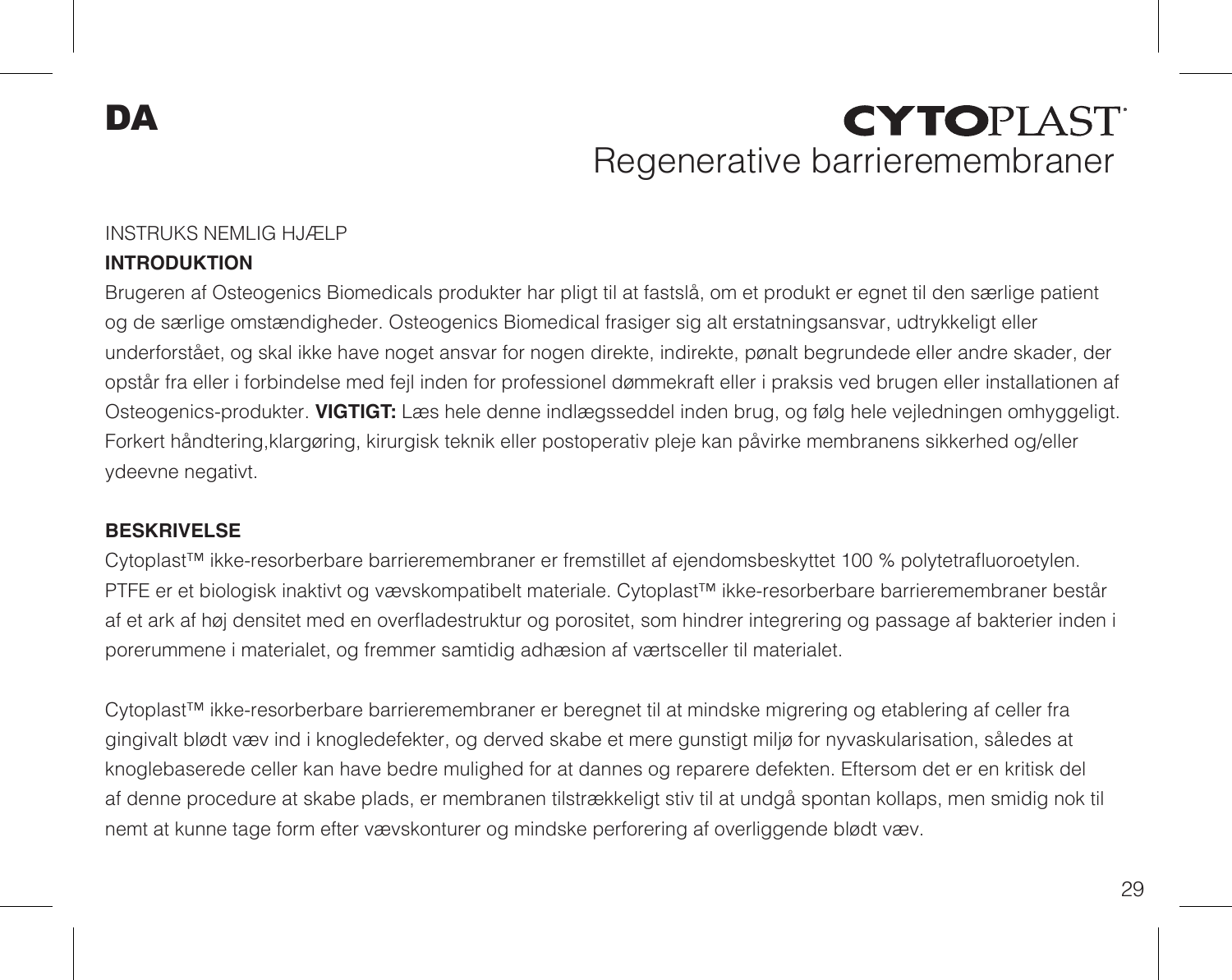#### **INDIKATIONER**

Cytoplast™ Regtentex® ikke-resorberbare barrieremembraner er midlertidigt implanterbart materiale (ikkeresorberbart) anvendt som barriere til at skabe plads ved behandlingen af parodontale defekter.

## **KONTRAINDIKATIONER**

Cytoplast™ ikke-resorberbare barrieremembraner er ikke beregnet til brug under forhold med belastning.

### **ADVARSLER**

Barrieremembranerne må kun bruges med stabile endossøse implantater, og den langtsigtede sikkerhed og effektivitet af endossøse implantater i regenereret ossøst væv på alveolekanter er ikke blevet etableret.

## **FORHOLDSREGLER**

- Amerikansk lov begrænser salg, distribution eller brug af dette produkt til eller på bestilling af en læge.
- Må ikke bruges, hvis pakken er blevet åbnet eller beskadiget før brug.
- Cytoplast™ ikke-resorberbare barrieremembraner må ikke genbruges eller gensteriliseres. Sikkerhed og effektivitet efter genbrug eller resterilisering af Cytoplast™ ikke-resorberbare barrieremembraner er ikke blevet fastslået.
- Cytoplast™ ikke-resorberbare barrieremembraner må ikke bruges. hvor der forekommer aktiv infektion.

## **UTILSIGTEDE REAKTIONER**

Ingen rapporteret.

## **ANLÆGGELSE AF MEMBRANEN**

Åbn forsigtigt den ydre bakke i den dobbelte blisterpakning, og fjern på aseptisk vis den sterile indre bakke med Cytoplast™ ikke-resorberbar barrieremembran inden for det sterile felt. Den sterile barrieremembran kan herefter tages ud af den sterile indre bakke med henblik på brug i den kirurgiske procedure. Membranen må kun håndteres med sterile operationshandsker, som er blevet vasket i sterilt vand for at fjerne talkummet, eller med en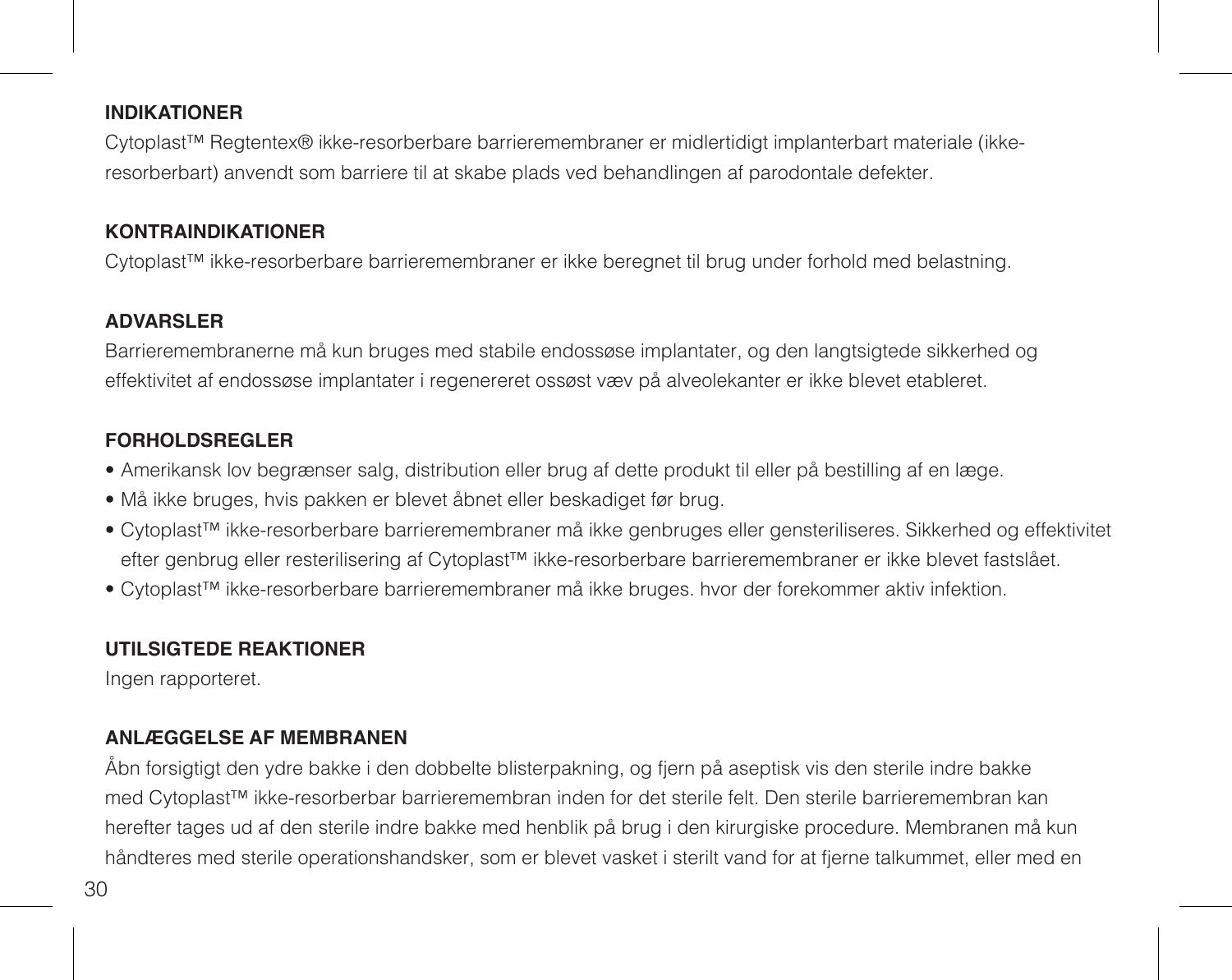steril atraumatisk tang. Membranen kan tilklippes til den ønskede form. Efter tilpasning må der ikke være nogen skarpe hjørner eller rå kanter. Bemærk: For det bedste resultat, når man anvender materiale med tekstur, skal siden med småfordybningerne placeres op imod det gingivale væv. For at forbedre den pladsskabende egenskab kan materialet strækkes over en fingerspids eller håndtaget på et sterilt instrument for at skabe en hvælvingform på materialet. Membranen skal tilklippes således, at den vil stikke 3-4 mm længere ud end defektens kanter for at give tilfredsstillende beskyttelse for knogledefekten og for at forbedre membranens stabilitet.

Membranen skal tilklippes således, at den er mindst 1 mm fra nærliggende, ikke-involverede tænder. Hvis yderligere stabilitet er ønskværdig, kan membranen stabiliseres med sutur, kirurgiske hæfteklammer eller skruer.

### **UDTAGNING AF MEMBRANEN**

Membranen er ikke beregnet til at skulle blive siddende som et permanent implantat, og den skal derfor fjernes efter knogleregenerationsindgrebet. Membranen kan fjernes efter 21-28 dage. Når membranen ønskes fjernet, kan man, hvis den er eksponeret, let fjerne den ved at gribe fat med tangen og forsigtigt fjerne den fra vævet. Der kan gives anæstesi for at forbedre patientens komfort, men det er som regel ikke nødvendigt.Hvis der er opnået primær lukning ved anlæggelsen, vil kirurgisk eksponering være påkrævet for at fjerne membranen.

Efter fjernelse af membranen vil det regenererede væv genepiteliseres inden for 14-21 dage for at fuldføre den primære heling. Imidlertid vil den endelige knogleheling først ske i løbet af de følgende 6-12 måneder. Denne tidsramme skal tages i betragtning ved planlægning af behandling, som vil involvere betragtelig protesebelastning af regenereret knogle.

#### **LEVERING**

Cytoplast™ ikke-resorberbare barrieremembraner leveres sterile i forskellige former og størrelser.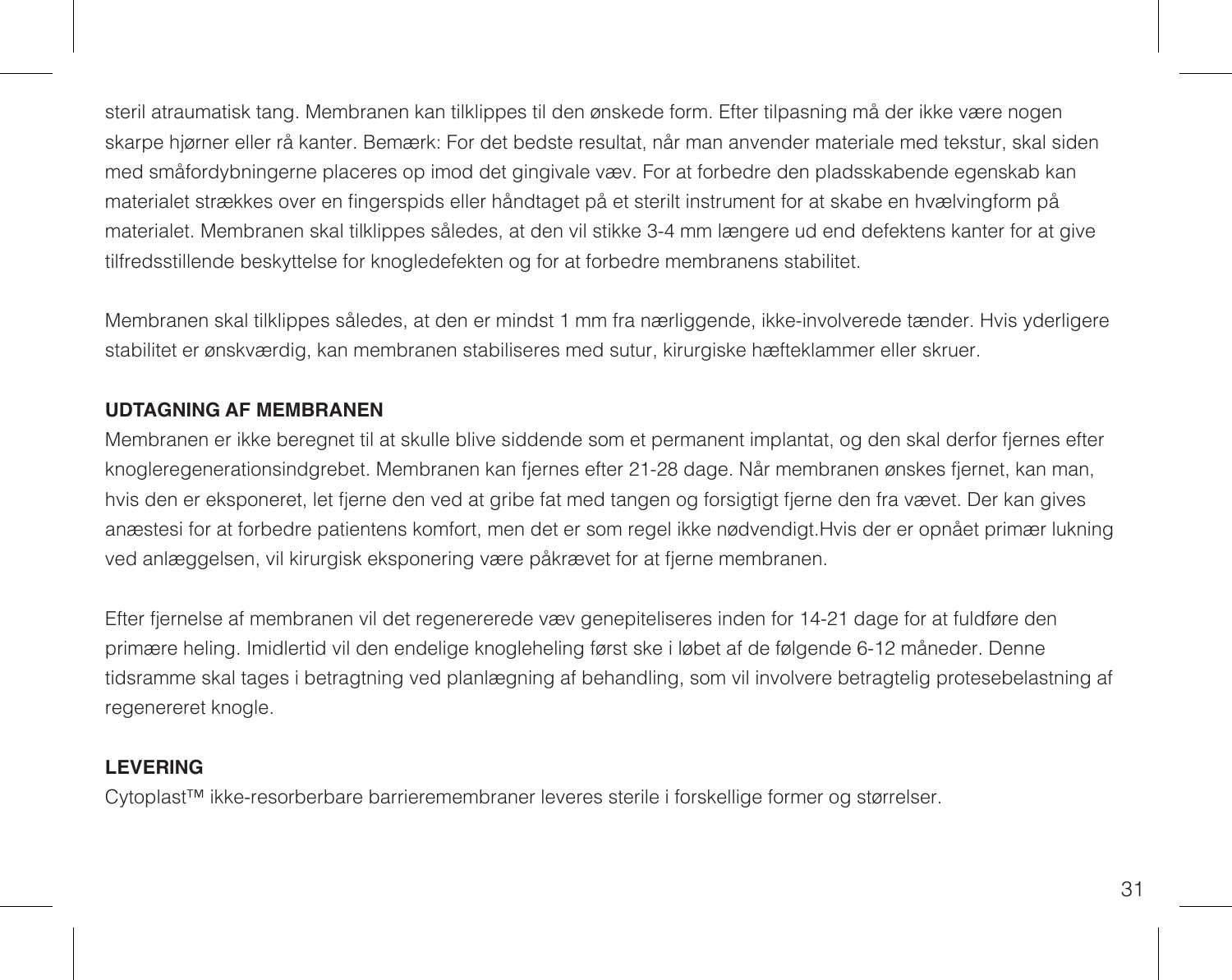## **SYMBOLFORKLARING**

Symbolerne kan bruges på pakningsmærkaterne til nem identifikation.

|                   | Fabrikant                                       |
|-------------------|-------------------------------------------------|
|                   | Anvendes inden                                  |
|                   | Må ikke genbruges                               |
|                   | Forsigtig                                       |
|                   | Må ikke bruges, hvis emballagen er beskadiget   |
| <b>STERILE EO</b> | Steriliseret med ethylenoxid                    |
| 15°C<br>59°F.     | Temperaturgrænse 15-30 °C (59-86 °F)            |
|                   | Må ikke resteriliseres                          |
| LOT               | Partinummer                                     |
| <b>REF</b>        | Katalognummer                                   |
| EC<br><b>REP</b>  | Autoriseret repræsentant i den Europæiske Union |
|                   | Se brugsanvisningen                             |
|                   |                                                 |

M Osteogenics Biomedical, Inc. 4620 71st Street, Bldg 78-79 Lubbock, TX 79424 USA www.osteogenics.com

 $EC$  REP

Emergo Europe Prinsessegracht 20 2514 AP The Hague The Netherlands

C2797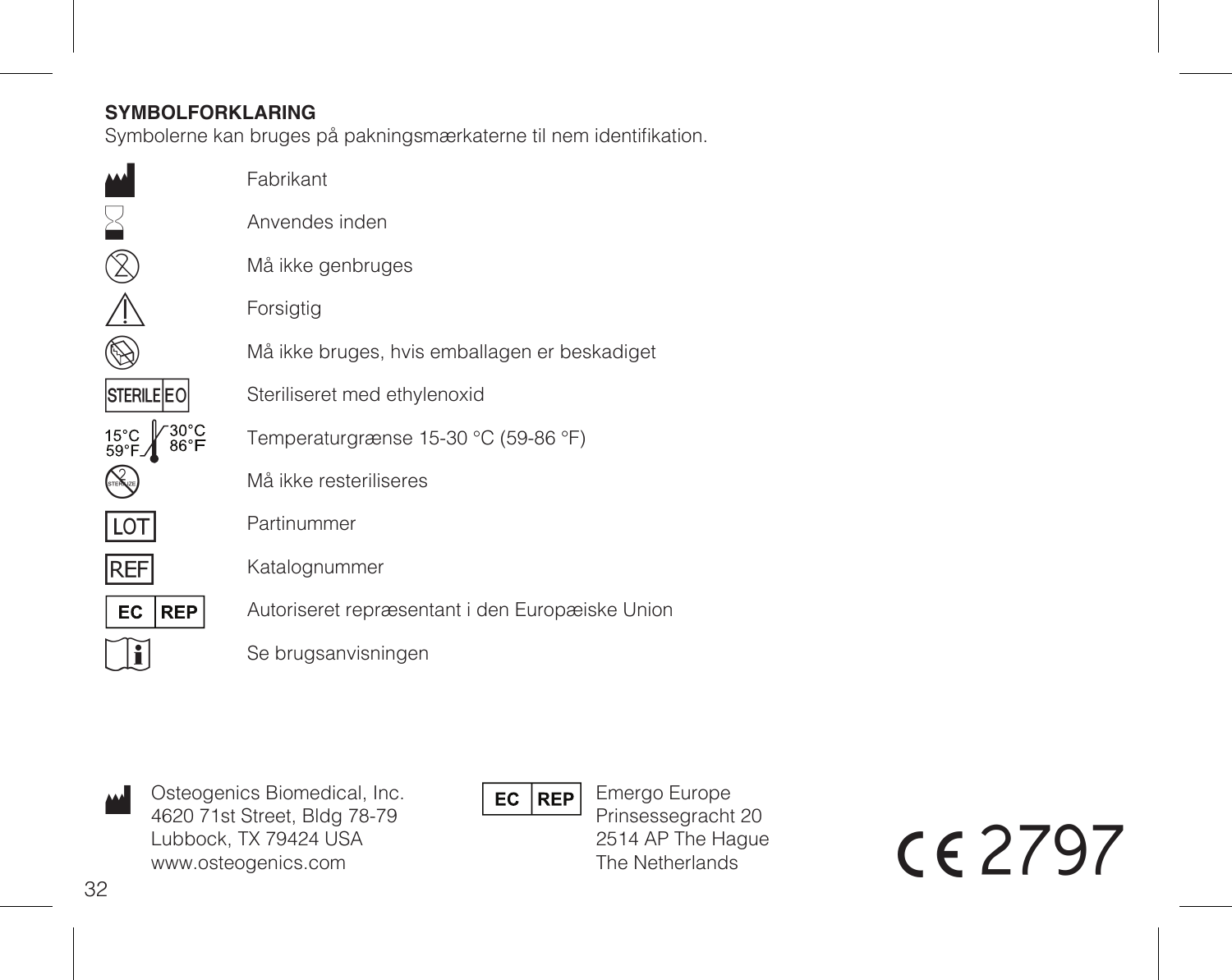# NL

# **CYTOPIAST** Regeneratieve barrièremembranen

### **INLEIDING:**

Gebruikers van Osteogenics Biomedical -producten hebben de plicht na te gaan of een product al dan niet geschikt is voor de betreffende patiënt en omstandigheden. Osteogenics Biomedical wijst elke aansprakelijkheid, expliciet of impliciet, af en zal geen verantwoordelijkheid dragen voor directe of indirecte schade, schadevergoeding of andere schade, voortvloeiend uit of verband houdend met beroepsfouten of beroepspraktijk bij het gebruik of het installeren van Osteogenics Biomedical-producten. **BELANGRIJK:** Lees deze gehele bijsluiter vóór gebruik door en volg zorgvuldig alle aanwijzingen. Onjuiste behandeling, voorbereiding, chirurgische techniek of postoperatieve zorg kan afbreuk doen aan de veiligheid en/of werking van het membraan.

#### **BESCHRIJVING**

Cytoplast™ niet-resorbeerbare barrièremembranen bestaan uit door het bedrijf ontwikkelde vellen van 100% polytetrafluorethyleen. PTFE is een biologisch inert en weefselcompatibel materiaal. Cytoplast™ niet-resorbeerbare barrièremembranen zijn vellen met hoge dichtheid met een oppervlaktestructuur en porositeit die geschikt zijn om integratie en doorgang van bacteriën in de tussenruimten van het materiaal te voorkomen en tegelijkertijd adhesie van de gastheercellen aan het materiaal te vergemakkelijken.

Cytoplast™ niet-resorbeerbare barrièremembranen zijn ontwikkeld om migratie en invasie van botdefecten door cellen uit zacht tandvleesweefsel te verminderen, waardoor een gunstigere omgeving wordt geboden voor neovascularisatie, evenals voor repopulatie en reparatie van het defect door botcellen. Aangezien het creëren van ruimte kritiek is voor deze procedure is het membraan voldoende stijf om spontaan collaberen te voorkomen, maar soepel genoeg om zich gemakkelijk aan te passen aan weefselcontouren en perforaties van bovenliggend zacht weefsel te verminderen.

#### **INDICATIES**

Cytoplast™ niet-resorbeerbare barrièremembranen zijn een tijdelijk implanteerbaar materiaal (niet-resorbeerbaar) geïndiceerd als ruimte creërende barrière bij de behandeling van periodontale defecten.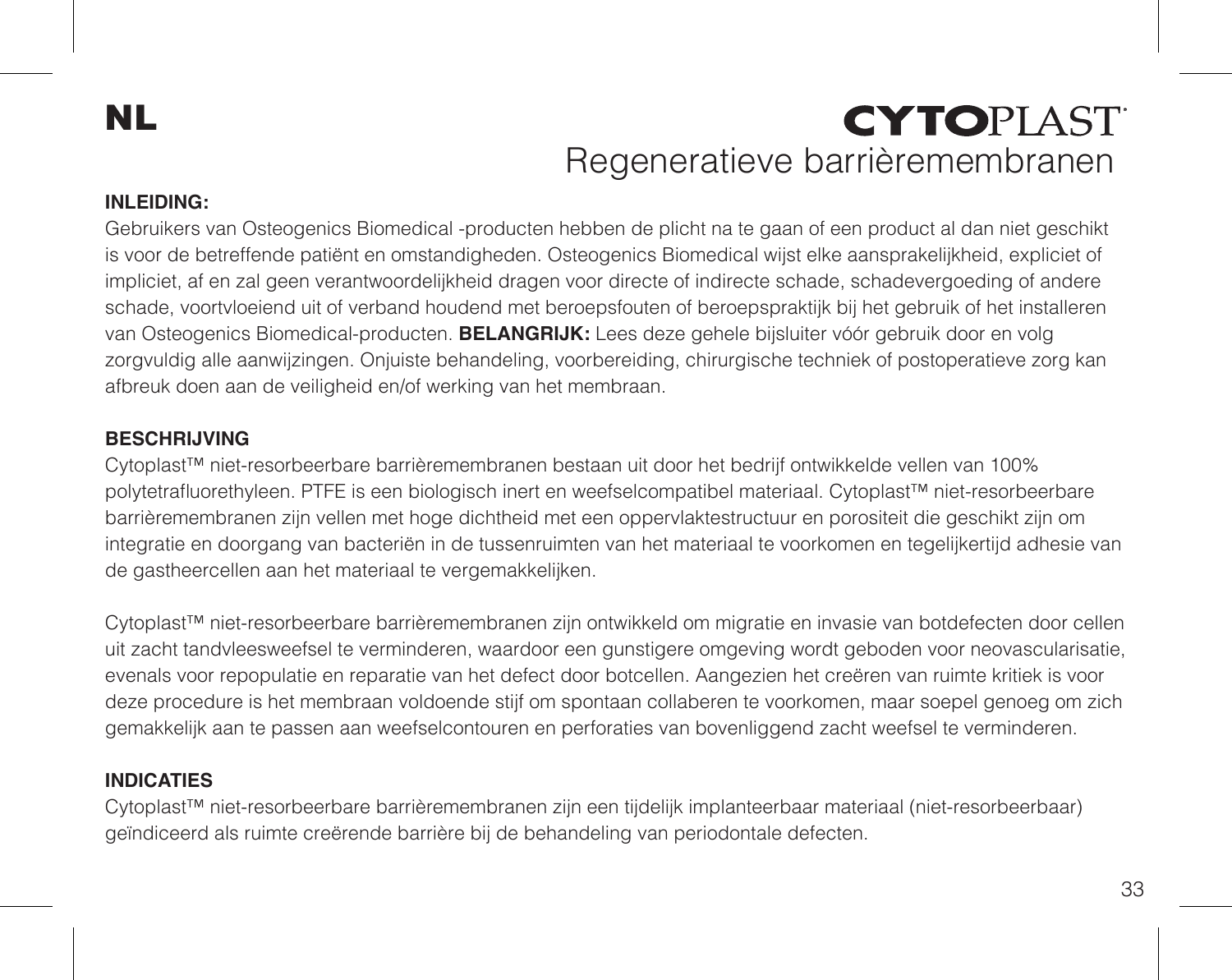### **CONTRA-INDICATIES**

Cytoplast™ niet-resorbeerbare barrièremembranen zijn niet bestemd voor gebruik onder lastdragende omstandigheden.

## **WAARSCHUWINGEN**

Barrièremembranen mogen uitsluitend worden gebruikt met stabiele endossale implantaten. De veiligheid en doeltreffendheid op lange termijn van het handhaven van implantaten in geregenereerd botweefsel op de alveolaire kam is niet bepaald.

## **WAARSCHUWINGEN**

- Krachtens de federale wetgeving in de VS mag dit hulpmiddel uitsluitend aan, door of in opdracht van een bevoegd zorgverlener worden verkocht, gedistribueerd of gebruikt.
- Niet gebruiken als de verpakking vóór gebruik geopend of beschadigd is.
- Cytoplast™ niet-resorbeerbare barrièremembranen mogen niet opnieuw worden gebruikt of gesteriliseerd. De veiligheid en doeltreffendheid na hergebruik of hersterilisatie van de Cytoplast™ niet-resorbeerbare barrièremembranen zijn niet vastgesteld.
- Cytoplast™ niet-resorbeerbare barrièremembranen mogen niet worden gebruikt in aanwezigheid van een actieve infectie.

## **ONGEWENSTE REACTIES**

Geen gemeld.

## **INBRENGEN VAN HET MEMBRAAN**

Open de buitenste schaal van de dubbele blisterverpakking voorzichtig en verwijder de steriele binnenste schaal met het Cytoplast™ niet-resorbeerbare barrièremembraan op aseptische wijze in het steriele veld. Het steriele barrièremembraan kan vervolgens van de steriele binnenste schaal worden verwijderd voor gebruik tijdens de chirurgische procedure. Hanteer het membraan uitsluitend met steriele operatiehandschoenen die zijn gewassen in steriel water om de talk te verwijderen, of met een steriele atraumatische tang. Het membraan kan in de gewenste vorm worden geknipt. Na het bijknippen mogen er geen scherpe hoeken of ruwe randen zijn. Opmerking: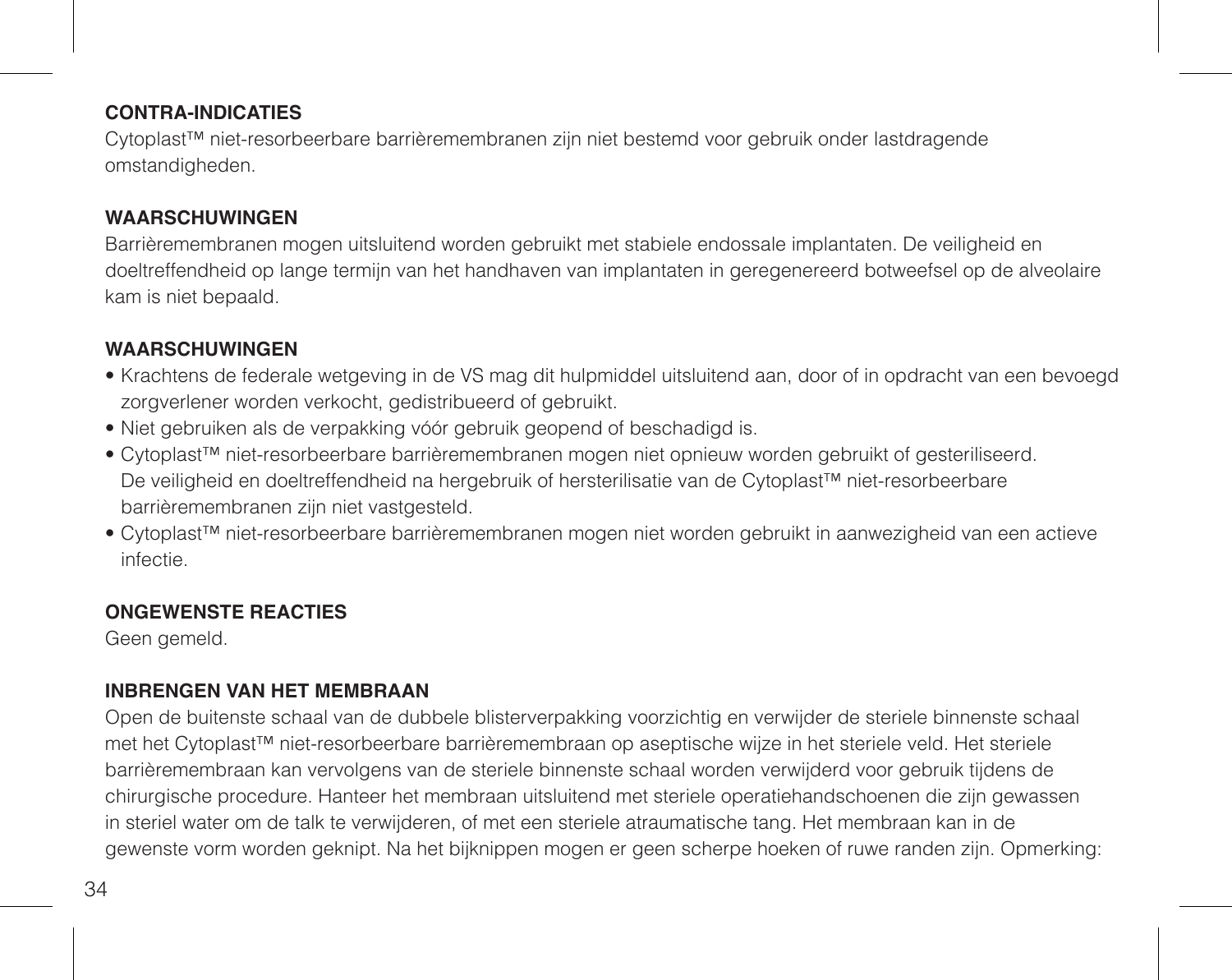Voor de beste resultaten bij gebruik van getextureerd materiaal plaatst u de kant met kuiltjes omhoog, naar het tandvleesweefsel gericht. Om beter ruimte te kunnen creëren, kan het materiaal desgewenst worden uitgerekt over de vingertoppen of de handgreep van een steriel instrument om een koepelvorm te creëren. Het membraan dient zodanig te worden bijgeknipt dat het 3-4 mm uitsteekt buiten de randen van het defect om voldoende bescherming te bieden voor het botdefect en de stabiliteit van het membraan te verbeteren.

Het membraan dient zodanig te worden bijgeknipt dat het op een afstand van ten minste 1 mm van de naastgelegen, niet-betrokken tanden blijft. Als extra stabiliteit gewenst is, kan het membraan worden gestabiliseerd met hechtingen, chirurgische spijkertjes of schroeven.

#### **VERWIJDERING VAN HET MEMBRAAN**

Het membraan is niet bedoeld op zijn plaats te blijven als permanent implantaat en moet daarom na de botregeneratieprocedure worden verwijderd. Het membraan kan na 21 tot 28 dagen worden verwijderd. Wanneer het membraan moet worden verwijderd, doet u dit eenvoudig door het blootliggende membraan met een tang vast te pakken en voorzichtig van het weefsel te verwijderen. U kunt verdoving gebruiken voor het comfort van de patiënt maar dit is doorgaans niet nodig. Als bij het aanbrengen primaire sluiting is verkregen, is het nodig het membraan chirurgisch bloot te leggen om dit te verwijderen.

Na het verwijderen van het membraan zal het geregenereerde weefsel binnen 14 tot 21 dagen re-epitheliseren om het initiële genezingsproces te voltooien. Definitieve botrijping zal echter pas na 6 tot 12 maanden plaatsvinden. Met deze periode moet rekening worden gehouden bij het plannen van behandelingen in gevallen met zware prothetische belasting van geregenereerd bot.

### **VERKRIJGBAARHEID**

Cytoplast™ niet-resorbeerbare barrièremembranen worden steriel geleverd in diverse vormen en formaten en er is aangetoond dat deze pyrogeenvrij zijn.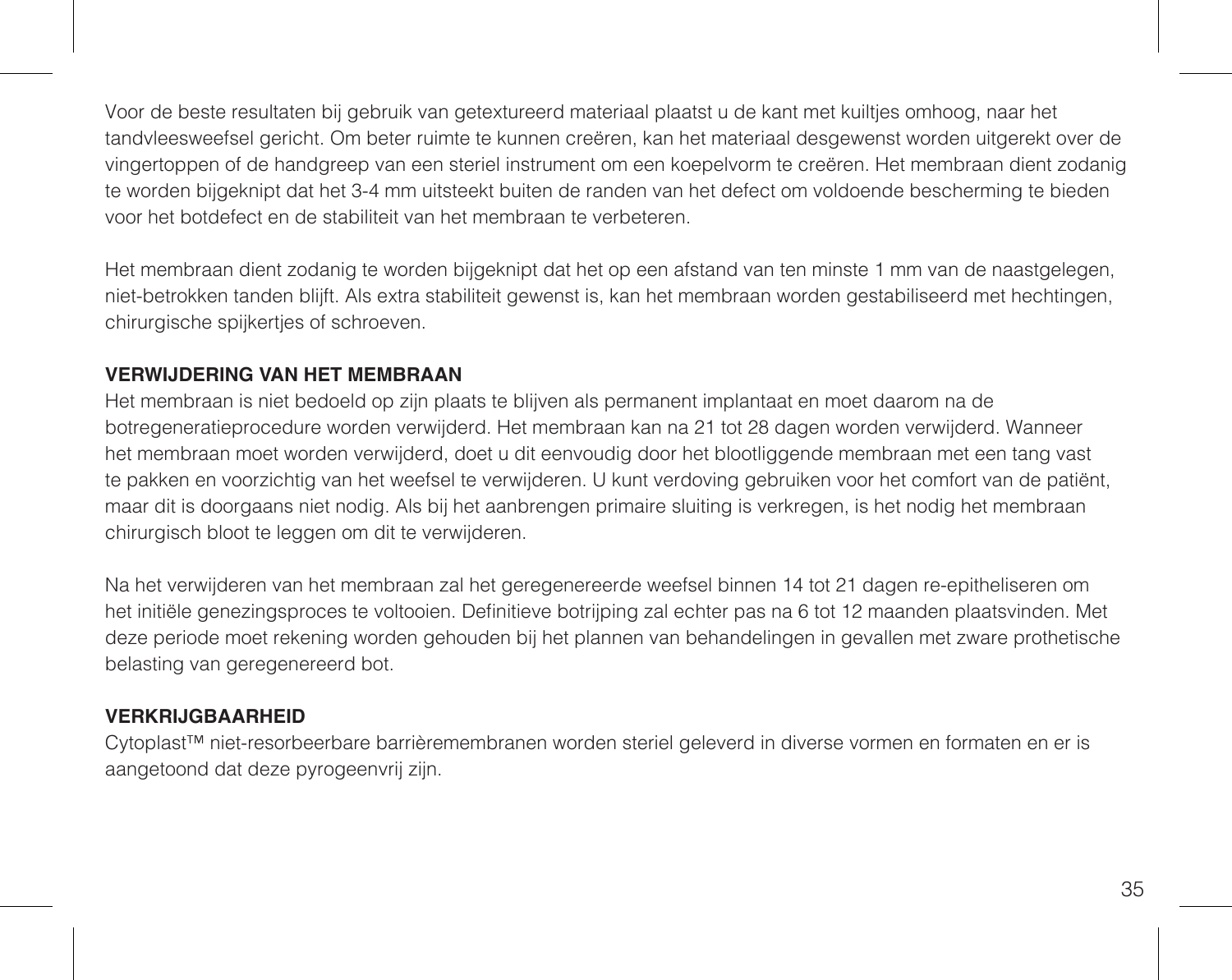## **OP DE ETIKETTERING GEBRUIKTE SYMBOLEN**

Op etiketten op de verpakking kunnen symbolen worden gebruikt om de herkenning te vergemakkelijken.

|                   | Fabrikant                                      |
|-------------------|------------------------------------------------|
|                   | Uiterste gebruiksdatum                         |
|                   | Niet opnieuw gebruiken                         |
|                   | Let op                                         |
|                   | Niet gebruiken als de verpakking beschadigd is |
| <b>STERILE EO</b> | Gesteriliseerd met ethyleenoxide               |
| 15°C<br>59°F.     | Temperatuurlimiet 15-30 °C (59-86 °F)          |
|                   | Niet opnieuw steriliseren                      |
| LOT               | Partijnummer                                   |
| <b>REF</b>        | Catalogusnummer                                |
| EC<br><b>REP</b>  | Gemachtigd vertegenwoordiger in de EU          |
|                   | Raadpleeg de gebruiksaanwijzing                |
|                   |                                                |

M Osteogenics Biomedical, Inc. 4620 71st Street, Bldg 78-79 Lubbock, TX 79424 USA www.osteogenics.com

 $EC$  REP

Emergo Europe Prinsessegracht 20 2514 AP The Hague The Netherlands

C2797

 $\epsilon$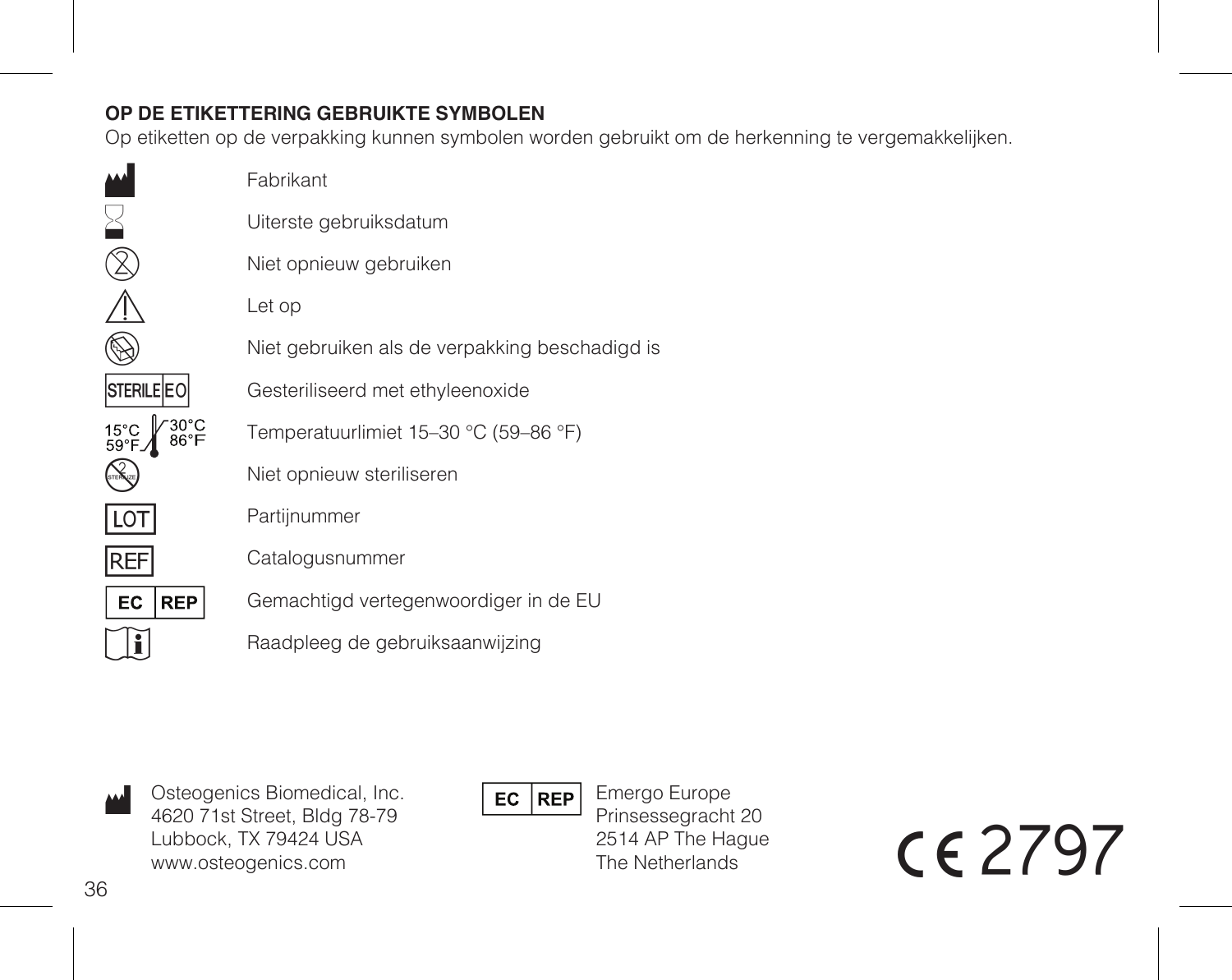# **CYTOPIAST** Regenerační bariérové membrány

### NÁVOD K POUŽITÍ **ÚVOD**

Stanovení vhodnosti nebo nevhodnosti jakéhokoli výrobku pro konkrétního pacienta a konkrétní okolnosti je povinností uživatele výrobků společnosti Osteogenics Biomedical. Společnost Osteogenics Biomedical odmítá jakoukoli odpovědnost, výslovnou či předpokládanou, a neodpovídá za žádné přímé, nepřímé, sankční či jiné škody vzniklé na základě špatného profesionálního úsudku nebo praxe (nebo v souvislosti s nimi) při použití nebo aplikaci výrobků společnosti Osteogenics Biomedical. **DŮLEŽITÉ UPOZORNĚNÍ:** Před použitím si přečtěte celou příbalovou informaci a pečlivě dodržujte všechny pokyny. Nesprávná manipulace, příprava, chirurgická technika nebo pooperační péče mohou negativně ovlivnit bezpečnost a/nebo funkčnost membrány.

### **POPIS**

Nevstřebatelné bariérové membrány Cytoplast™ jsou vyrobeny z vlastnicky chráněného 100% polytetrafluoroethylenového listu. PTFE je biologicky inertní materiál kompatibilní s tkání. Nevstřebatelné bariérové membrány Cytoplast™ jsou vysokohustotní listy s povrchovou strukturou a porozitou vhodnou k prevenci integrace a průchodu baktérií mezerami v materiálu a současně usnadňující přilnutí hostitelských buněk k materiálu.

Nevstřebatelné bariérové membrány Cytoplast™ jsou určeny ke snížení migrace a vrůstání buněk měkké tkáně dásní do kostních defektů, čímž zajišťují příznivější prostředí pro neovaskularizaci a obnovu kostních buněk v defektu a jeho následnou reparaci. Protože v tomto procesu je klíčové vytvoření prostoru, membrána je dostatečně tuhá, aby nedošlo k jejímu spontánnímu zhroucení, ale dostatečně pružná, aby se snadno přizpůsobila tvarům tkáně a snížila perforaci překrývající měkké tkáně.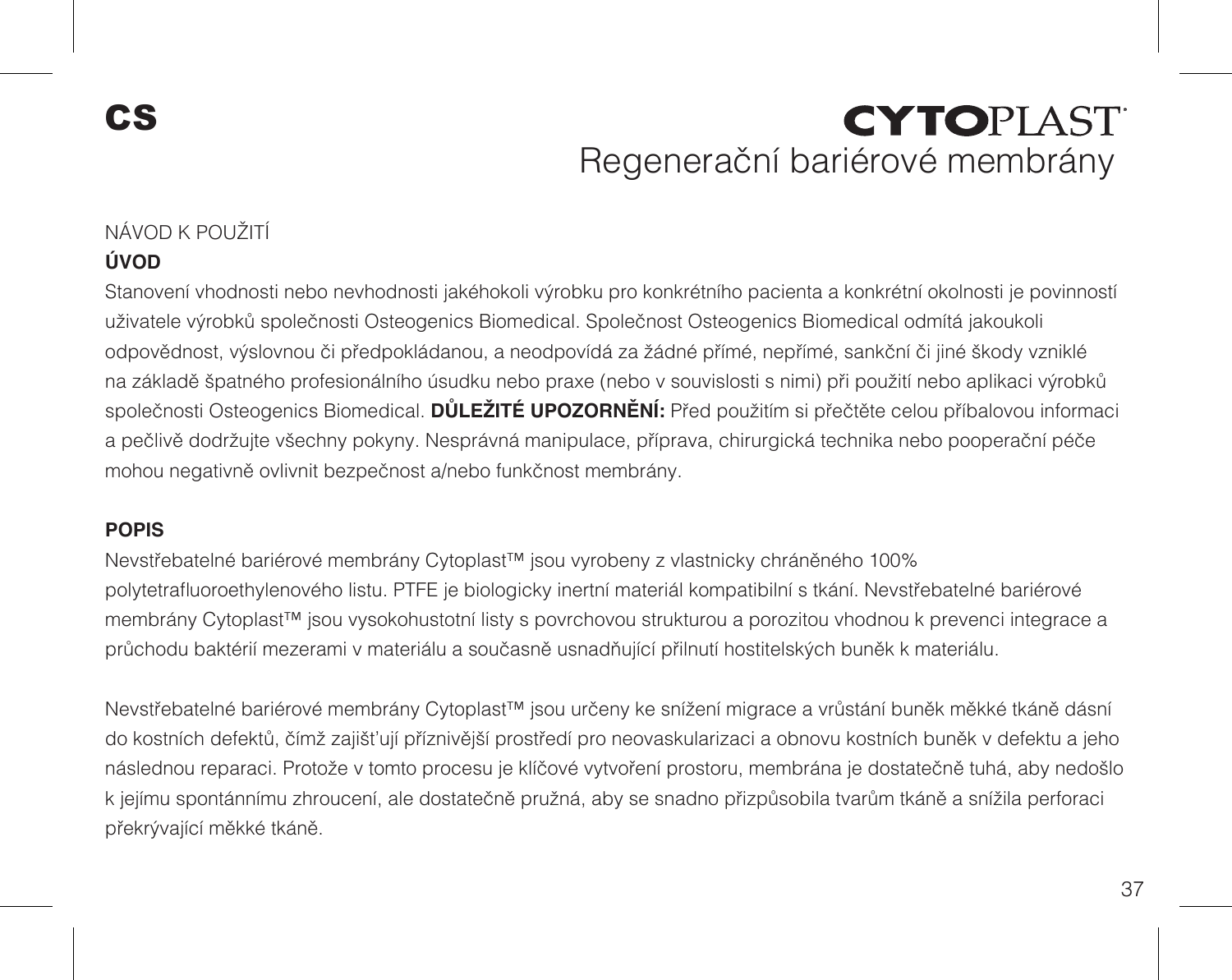## **INDIKACE**

Nevstřebatelné bariérové membrány Cytoplast™ jsou dočasně implantovatelný materiál (nevstřebatelný) pro použití jako prostor vytvářející bariéra při léčbě parodontálních defektů.

## **KONTRAINDIKACE**

Nevstřebatelné bariérové membrány Cytoplast™ nejsou určeny k použití v podmínkách vyžadujících nesení zátěže.

## **VAROVÁNÍ**

Bariérové membrány se smějí používat pouze se stabilními endoseálními implantáty a dlouhodobá bezpečnost a účinnost udržování endoseálních implantátů v regenerované kostní tkáni na čelistních výběžcích nebyla stanovena.

## **UPOZORNĚNÍ**

- USA Federální zákony dovolují prodej, distribuci nebo použití tohoto prostředku pouze lékařům.
- Nepoužívejte, pokud byl obal před použitím otevřen nebo poškozen.
- Nevstřebatelné bariérové membrány Cytoplast™ nepoužívejte opětovně a neprovádějte jejich opětovnou sterilizaci. Bezpečnost a účinnost nevstřebatelných bariérových membrán Cytoplast™ po opětovném použití nebo opětovné sterilizaci nebyla stanovena.
- Nevstřebatelné bariérové membrány Cytoplast™ se nesmí používat v přítomnosti aktivní infekce.

## **NEŽÁDOUCÍ REAKCE**

Nebyly hlášeny.

## **ZAVEDENÍ MEMBRÁNY**

Opatrně otevřete vnější tácek dvojitého blistru a aseptickou technikou přemístěte sterilní vnitřní tácek obsahující nevstřebatelnou bariérovou membránu Cytoplast™ do sterilního pole. Sterilní bariérová membrána může být poté vyjmuta ze sterilního vnitřního tácku pro použití při chirurgickém zákroku. S membránou manipulujte pouze ve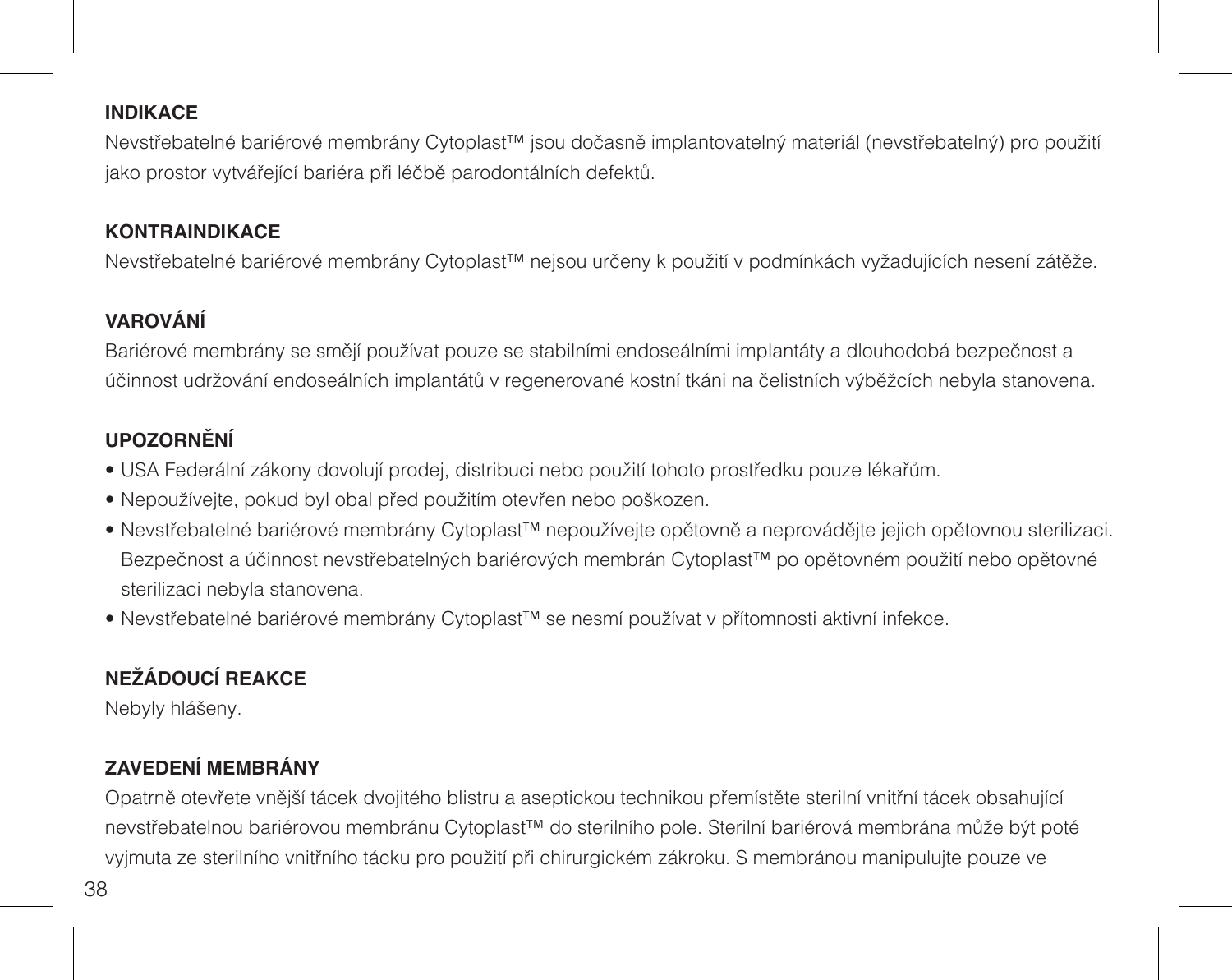sterilních chirurgických rukavicích, které byly omyty sterilní vodou, aby z nich byl odstraněn pudr (talek), nebo sterilními atraumatickými kleštěmi. Membrána se může stříhat na požadovanou konfiguraci. Po stříhání nesmí zůstat žádné ostré rohy nebo hrany. Poznámka: Pro dosažení nejlepších výsledků s texturovaným materiálem umístěte stranu s důlky nahoru směrem k tkáni dásně. Pro lepší vytváření prostoru se v případě potřeby materiál může natáhnout kolem špičky prstu nebo rukojeti sterilního nástroje, aby vytvořil tvar kopule, pokud je to třeba. Membránu ostřihněte, aby přesahovala asi 3–4 mm za okraje defektu, aby byla zajištěna adekvátní ochrana kostního defektu a zlepšila se stabilita membrány.

Membrána se musí ostřihnout, aby byla minimálně 1 mm od přilehlého zubu, který není součástí zákroku. Pokud potřebujete větší stabilitu, můžete membránu stabilizovat stehy, chirurgickými svorkami nebo šrouby.

## **ODSTRANĚNÍ MEMBRÁNY**

Membrána není určena k umístění jako trvalý implantát a proto musí být po dokončení procesu kostní regenerace odstraněna. Membrána se může odstranit po 21-28 dnech. Pokud chcete odstranit obnaženou membránu, můžete ji odstranit snadno uchopením kleštěmi a opatrným vytažením z tkáně. Pro zvýšení komfortu pacienta je možné použít anestezii, ale obvykle to není třeba. Pokud byl při umístění proveden primární uzávěr, při odstranění bude nutné membránu obnažit chirurgicky.

Po odstranění membrány se na regenerované tkáni do 14–21 dnů znovu vytvoří epitelové buňky a proces hojení se tak dokončí. Zralosti kosti je však dosaženo až po 6 až 12 měsících. Tento časový rámec je třeba vzít v úvahu při plánování léčby v případech, kdy regenerovaná kost ponese velkou protetickou zátěž.

## **DOSTUPNOST**

Nevstřebatelné bariérové membrány Cytoplast™ se dodávají sterilní v celé řadě tvarů a velikostí a jsou nepyrogenní.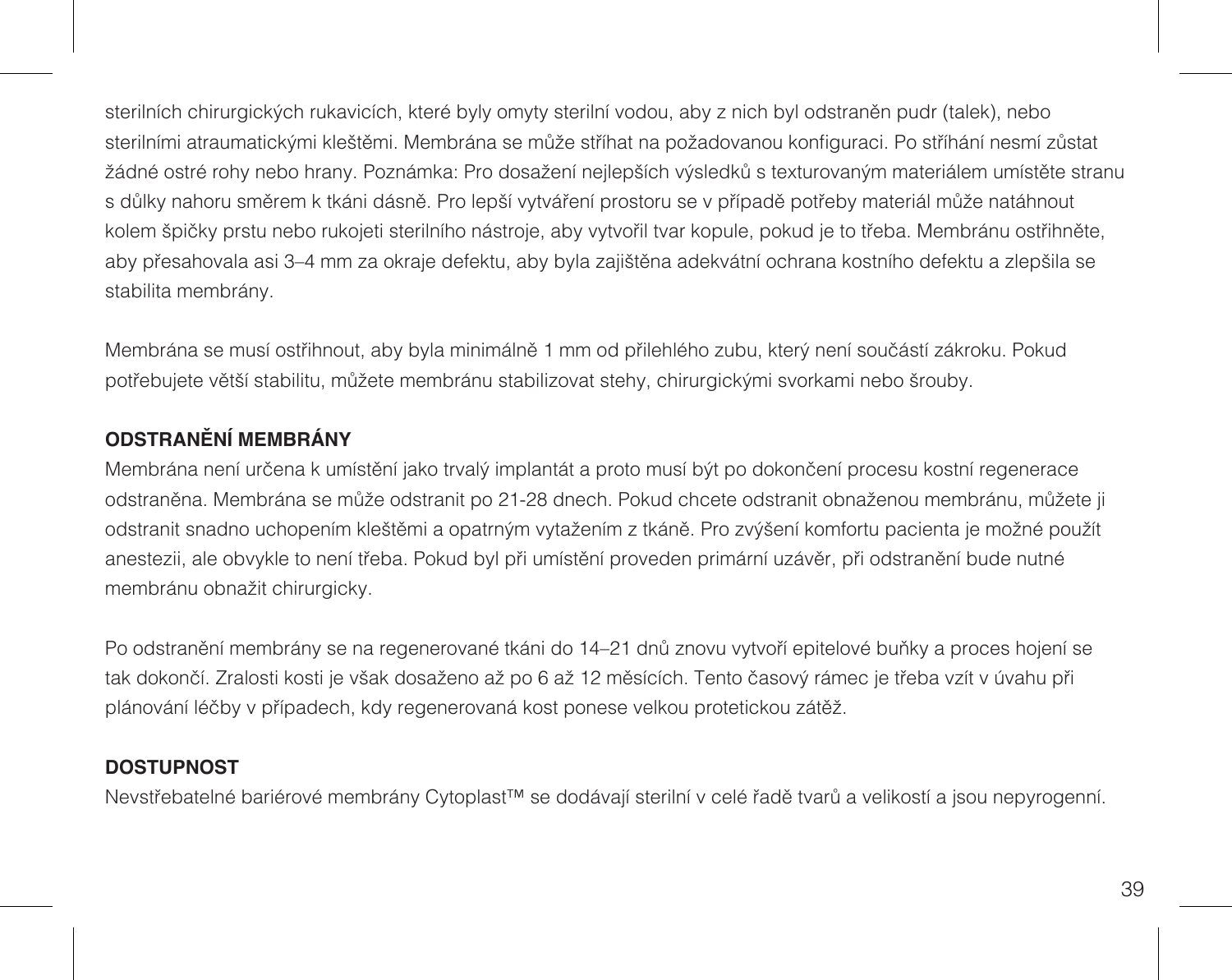## **SYMBOLY NA OZNAČENÍ**

M  $\ge$ 

Pro snadnou identifikaci se na označení obalu mohou používat symboly.

|                                           | Výrobce                                        |
|-------------------------------------------|------------------------------------------------|
|                                           | Použít do data                                 |
|                                           | Nepoužívat opětovně                            |
|                                           | Pozor                                          |
|                                           | Nepoužívat, jestliže je balení poškozeno       |
| <b>STERILE EO</b>                         | Sterilizováno ethylenoxidem                    |
| $30^\circ C$<br>15°C<br>59°F <sub>-</sub> | Omezení teploty 15 °C - 30 °C (59 °F - 86 °F)  |
|                                           | Neprovádět opětovnou sterilizaci               |
| LOT                                       | Kód dávky                                      |
| REFI                                      | Katalogové číslo                               |
| EC<br><b>REP</b>                          | Zplnomocněný zástupce v Evropském společenstvi |
|                                           | Ctěte návod k použití                          |
|                                           |                                                |

M Osteogenics Biomedical, Inc. 4620 71st Street, Bldg 78-79 Lubbock, TX 79424 USA www.osteogenics.com

 $EC$  REP

Emergo Europe Prinsessegracht 20 2514 AP The Hague The Netherlands

C2797